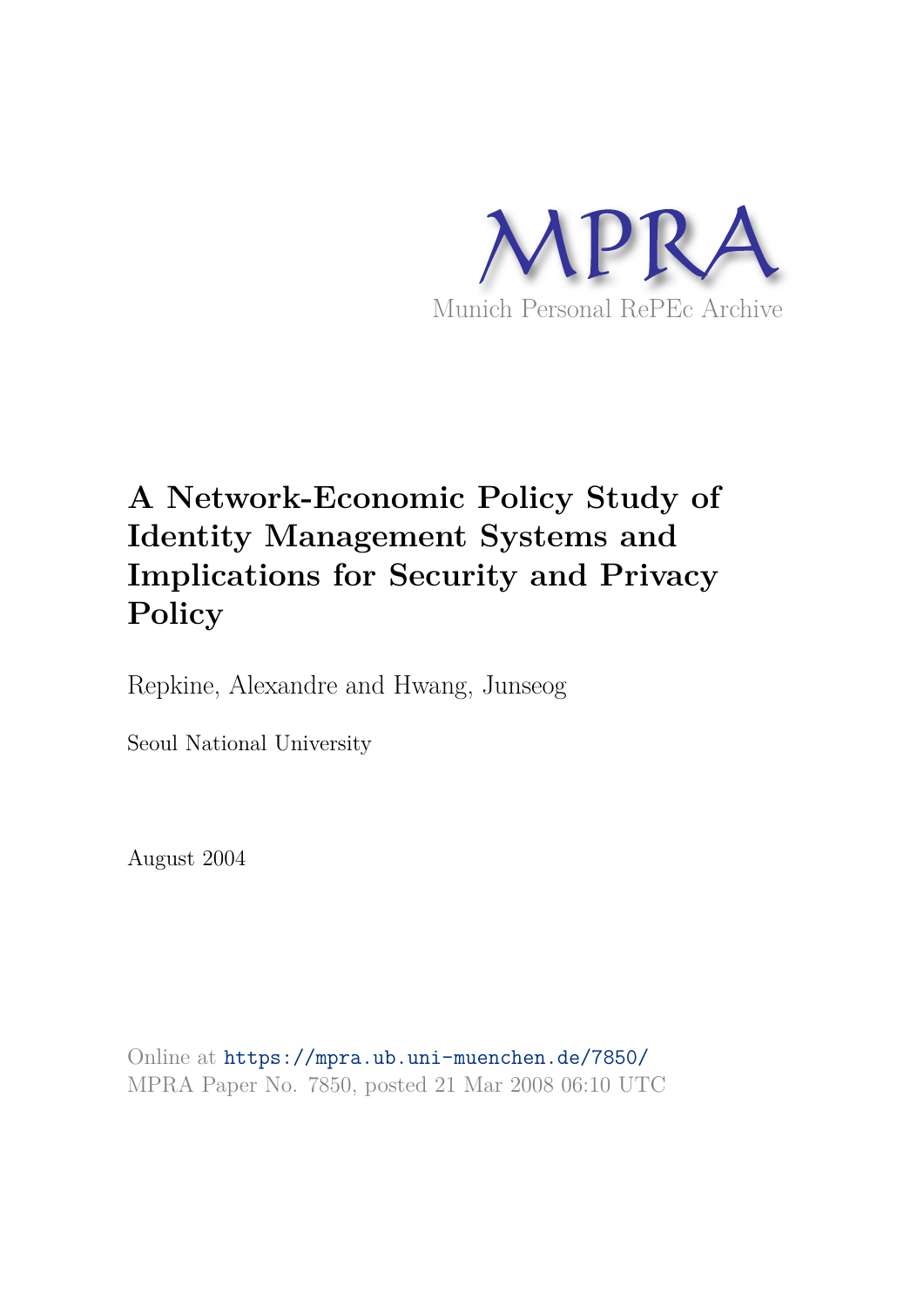# **A Network-Economic Policy Study of Identity Management Systems and Implications for Security and Privacy Policy**

Alexandre Repkine

Seoul National University, Techno-Economics and Policy Program, Seoul, Republic of Korea repkine@snu.ac.kr

Junseok Hwang

Seoul National University, Techno-Economics and Policy Program, Seoul, Republic of Korea

Syracuse University, School of Information Studies, NY, USA

#### **Abstract**

Solving the problems associated with identity management in the "virtual" world is proving to be one of the keys to full realization of the economic and social benefits of networked information systems. By definition, the virtual world lacks the rich combination of sensory and contextual cues that permit organizations and individual humans interacting in the physical world to reliably identify people and authorize them to engage in certain transactions or access specific resources. Being able to determine who an online user is and what they are authorized to do thus requires an identity management infrastructure. Some of the most vexing problems associated with the Internet (the deluge of spam, the need to regulate access to certain kinds of content, securing networks from intrusion and disruption, problems of inter-jurisdictional law enforcement related to online activities, impediments to the sharing of distributed computing resources) are fundamentally the problems of identity management. And yet, efforts by organizations and governments to solve those problems by producing and consuming identity systems may create serious risks to freedom and privacy. Thus the implementation and maintenance of identity management systems raises important public policy issues.

The identity management systems (the IMS-s) often tend to require more information from the consumers than would otherwise be necessary for the authentication purposes.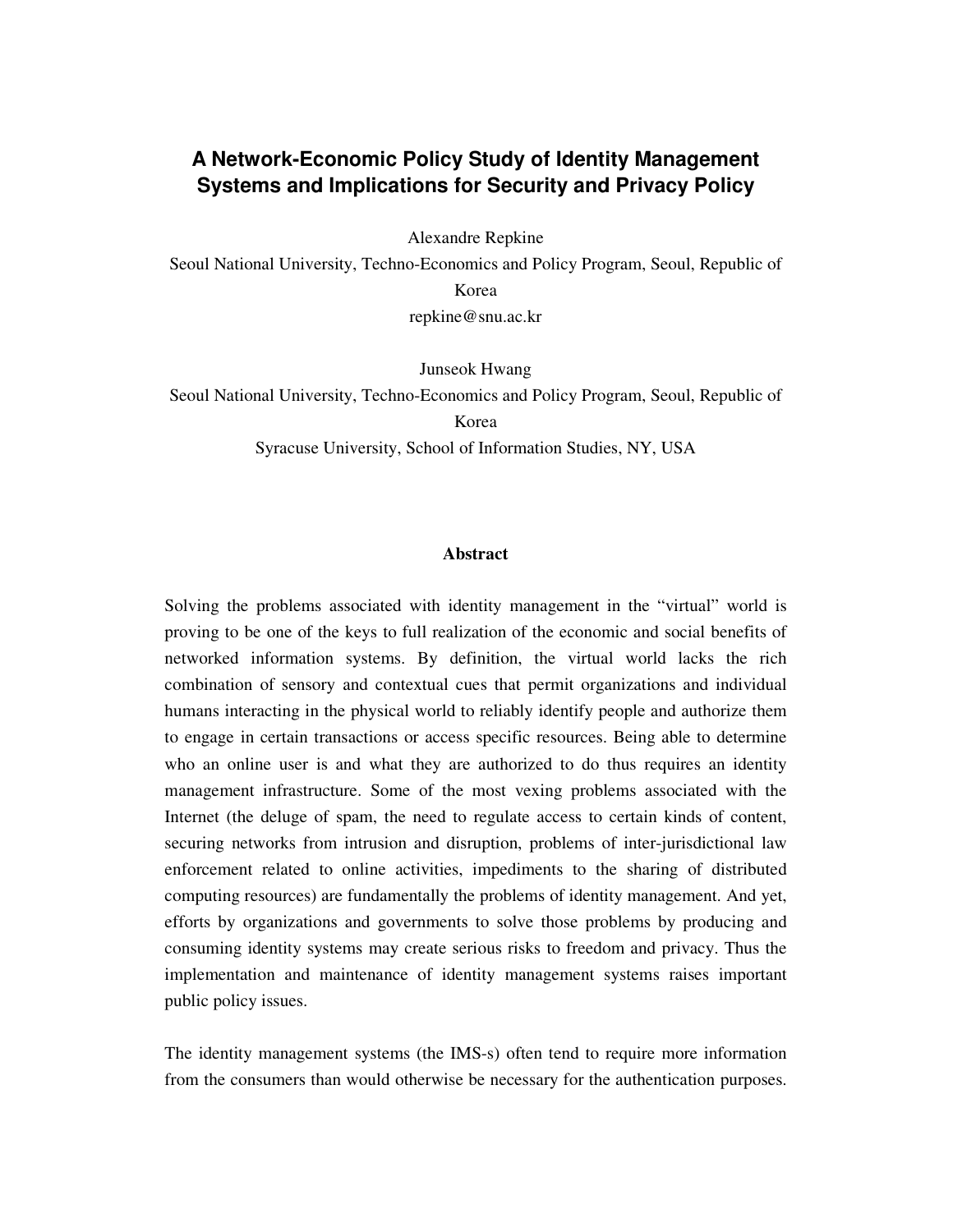The typical choice being analyzed in IMS is the one between a completely centralized or integrated system (one ID - one password, and a single sign-on) and the one comprising a plethora of (highly) specialized IMS-s (multiple ID-s and passwords). While the centralized system is the most convenient one, it is also likely to require too much personal information about the users, which may infringe on their rights to privacy and which definitely will result in serious damage should this personal information be stolen and/or abused. When more than two IMS-s interconnect (more of a practical side with various types of commercial values), they share the private information with each other, thus increasing consumers' exposure to possible information misuse. It is thus rather obvious that the public policy plays an important role to maintain the structure of identity management systems ensuring the existence of a sound balance between the authentication requirements and consumers' rights to privacy. The focus of this paper is on investigating this type of tradeoff by employing a theoretical framework with agents whose utility depends on the amount of private information revealed, and on making policy recommendations related to the issue of interconnection between alternative IMS-s. Our model derives optimal process of interconnection between IMS-s in the simple case of three IMS-s, then generalizing it to the case of more than three firms. The socially optimal outcome of the interconnection process in our model implies encouraging the interconnection between smaller rather than larger IMS-s.

**JEL-Codes**: L14, D85, D78, L25, L43, L51

**Keywords**: Networks, Interconnection, Identity Management, Regulation Policy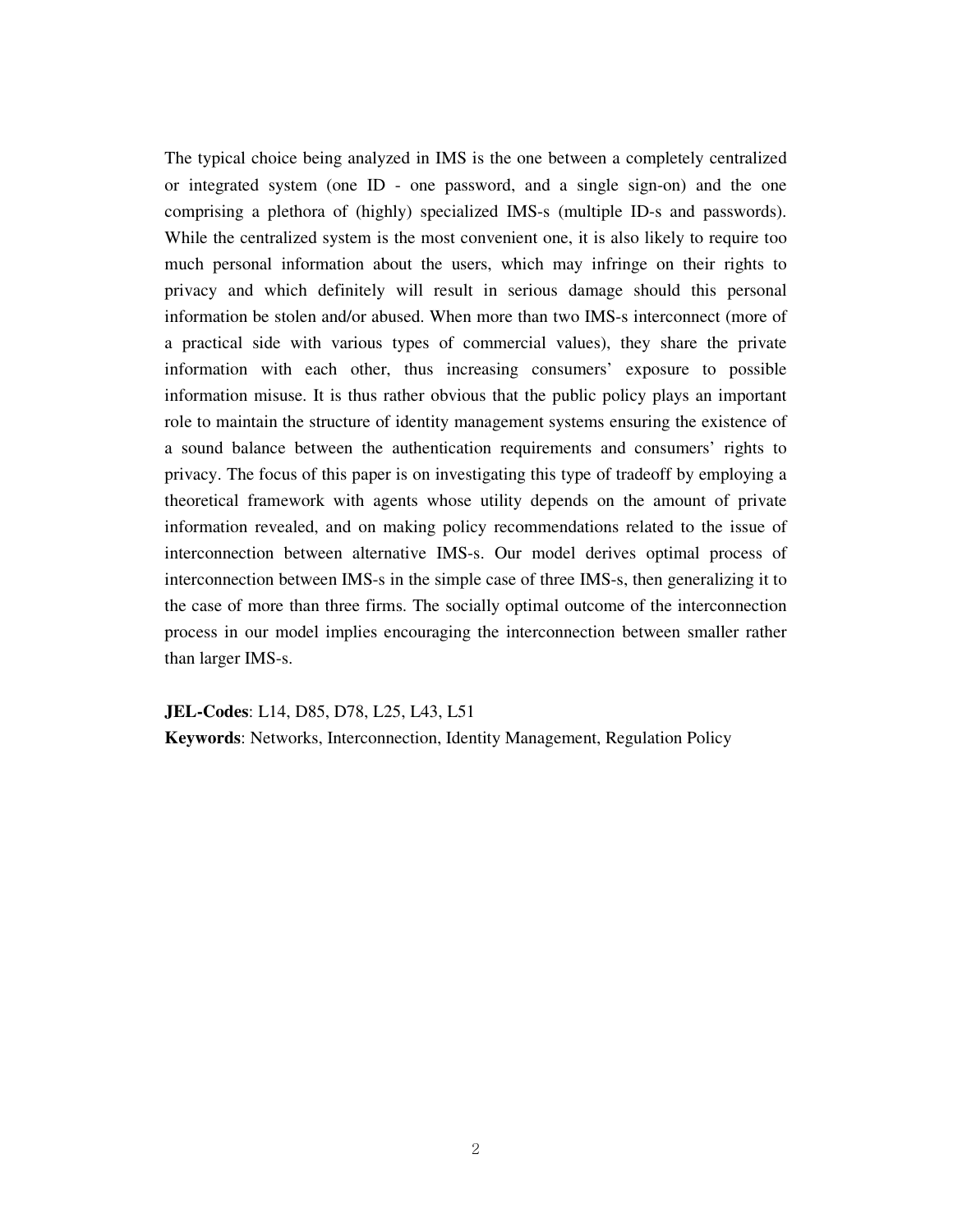## **I. Introduction**

Diverse as they are in terms of both scale and scope, the provision of almost all online services involves soliciting personal information from the customers. In fact, as the information technology progresses, more and more personal information is being collected from the consumers (Bennett, 1992.) Thus, the insurance companies want to know one's age, marital status and smoking habits, while credit card companies are concerned whether one has ever defaulted on his or her debt. The mortgage company is interested in the size of one's annual income and the online music store is anxious to know about your music tastes. Becoming a client of this or that service provider thus typically involves disclosing some sort of personal (private) information, which naturally raises concerns for privacy. Consumers are often unaware of the reuse and disclosure of personal information they provide to others during daily transactions.

Naturally, when an organization such as a business or the Government gets hold of the citizens' personal information, it gives them some sort of power of control over these individuals' lives. In particular, by learning more information about an individual may result in the information-soliciting party to extract more of the individual's consumer surplus. Indeed, whereas in the more classical treatment the price-discriminating firms or agencies had to design self-selecting contracts in order to charge each type their most appropriate price, the same sort of discrimination can be carried out by simply making an individual fill out a questionnaire, either in paper or online. Obviously, the increasing presence of online services makes the process of collecting such personal information much easier.

This paper presents an attempt at economic analysis of the privacy issues. The concept of privacy was introduced in the literature almost four decades ago in Westin (1967): "Privacy is the ability of individuals to exercise control over the disclosure and subsequent uses of their personal information." Gavison's (1980) definition is more straightforward and consists of three elements: secrecy ('the extent to which we are known to others'), solitude ('the extent to which others have physical access to us') and anonymity ('the extent to which we are the subject of others' attention').The importance of privacy protection has received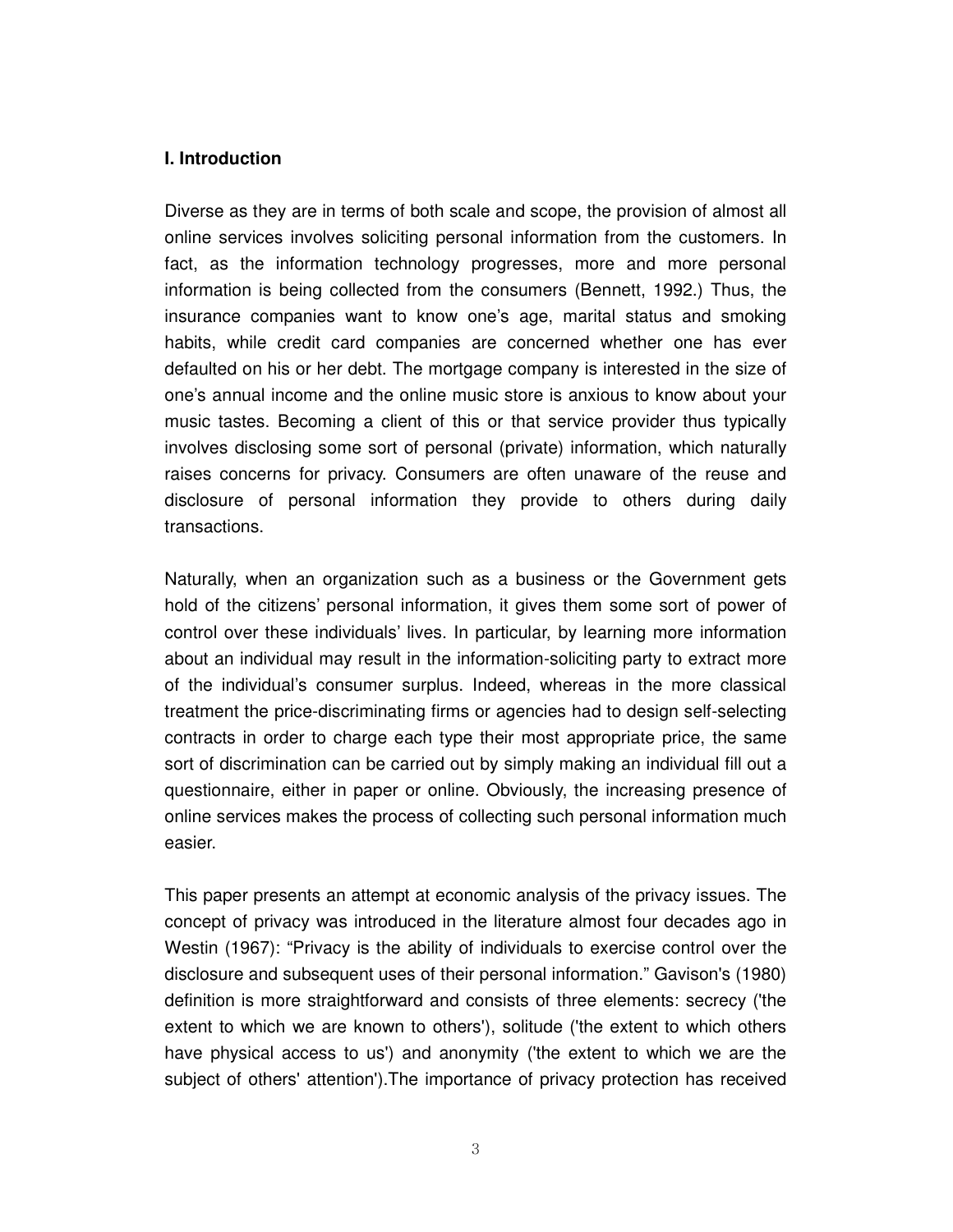special recognition with the issue of the OECD's guidelines on privacy published in the year of 1980 (OECD, 1980). In particular, these guidelines identified the unlawful or inaccurate storage of personal data, abuse or unauthorized disclosure of personal information as violation of fundamental human rights. The report concluded that there should be some constraints as to the personal information to be collected by (government) organizations and firms alike, such as the solicited personal data should be relevant to the purposes which they are being collected for. At the same time the report acknowledged the existence of a tradeoff between the extent of privacy and the minimal amount of control over the information-providing citizens. That such control is necessary becomes clear once one thinks about the issues of identity theft, secure access to online banking and the like.

It is becoming a common business practice to provide services together with a note on privacy policy that typically guarantees that the information solicited from the customer either explicitly (through e.g. the questionnaires) or implicitly (by keeping record of customers' purchases in individual profiles) will not be sold to the third parties or otherwise abused. Moreover, as an alternative to the centralized depositories of private information such as Microsoft Passport online industry-backed organizations like Liberty Alliance (backed by the Sun Microsystems and Intel, among others) have developed a federated authentication procedure such that the businesses affiliated with the Alliance only get access to the information on an individual necessary for each particular transaction rather than the whole file of information on a person.

Recent surveys have found that four out of five Net users are concerned about threats to their privacy when they are online (Hansen and Berlich, 2003). Yet only 6% of them have actually experienced privacy abuses. If electronic commerce is going to thrive, this fear is going to have to be dealt with by laws and by industry practices. This paper argues that such laws are indeed necessary since our results suggest counting on the industry to regulate itself is not necessarily conducive to the socially optimal outcome

In this study we present a model that formalizes the concepts that are being widely used in a fairly loose way, such as 'personal information', 'identity management' and 'privacy'. We postulate that the amount of services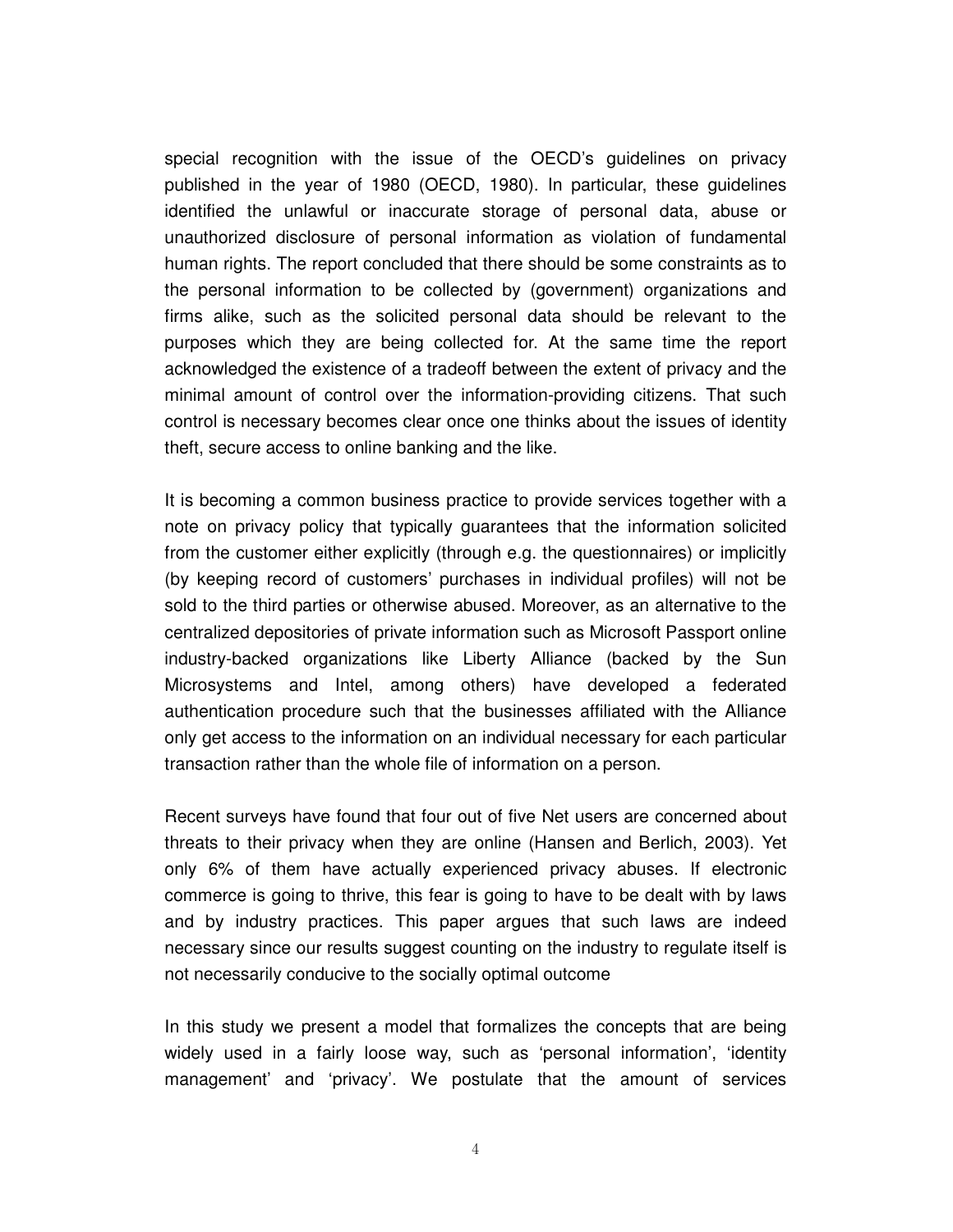consumers obtain is directly proportional to the amount of personal information they reveal to the third parties. Consumers' privacy concerns are modeled as that amount of personal information they disclose beyond which their anxiety related to possible information misuse outweighs the benefits from enjoying more services whose provision is made possible due to more disclosure of personal information. The existence of such privacy threshold imposes certain constraints on the behavior of both policy makers and service providers.

This paper is organized as follows. Section II presents a discourse on the concept of identity and identity management systems. Section III provides an overview of the literature on the subject. Section IV proceeds with setting up a formal framework for analyzing the issues of identity management. Section V derives and analyzes the outcomes predicted by the model developed in the previous section. Section VI summarizes the paper and offers several policy implications.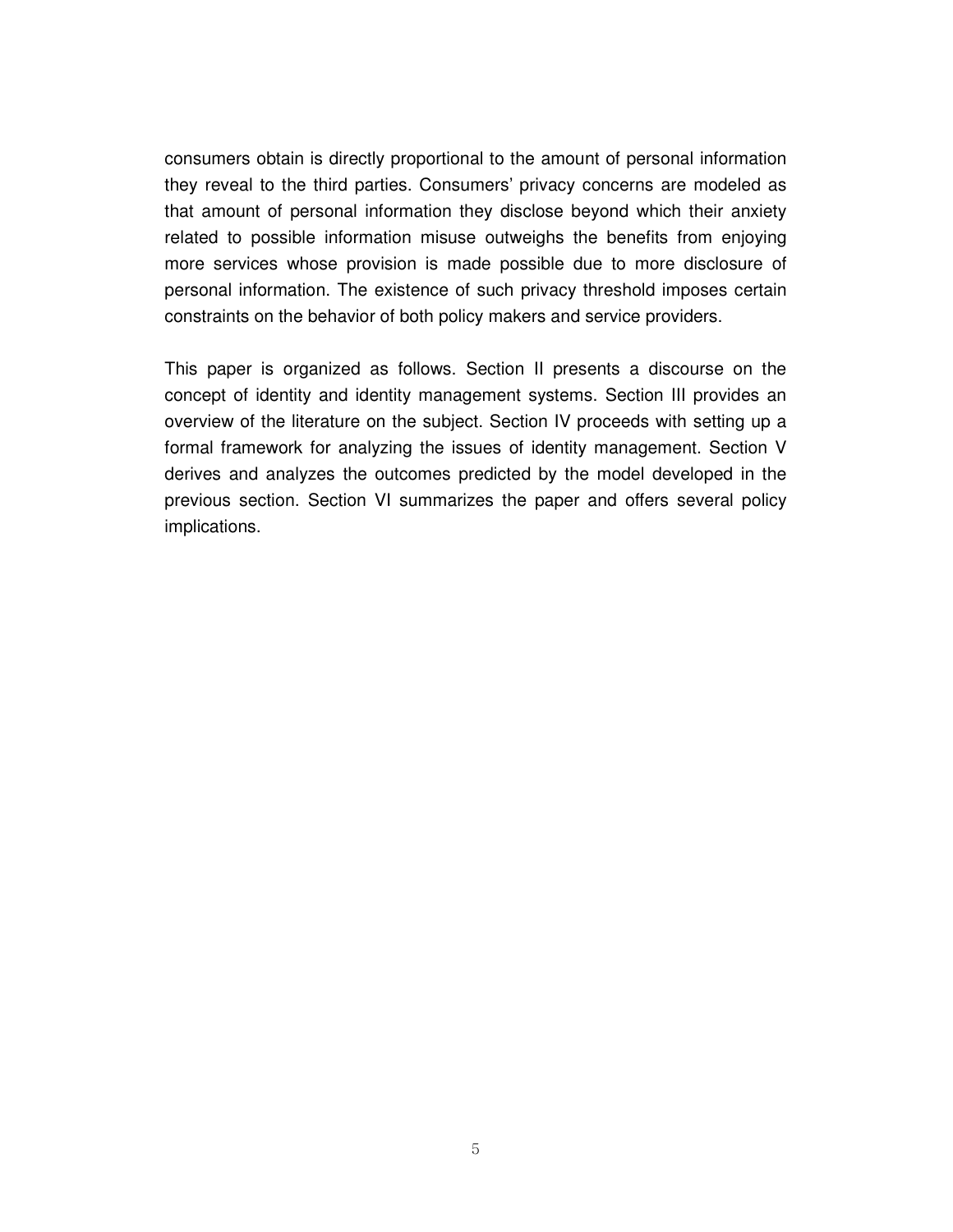## **II. Identity and Identity Management Systems<sup>1</sup>**

To our knowledge, there has been no commonly accepted definition of identity so far. The way the concept is being viewed and perceived differs widely depending on the context and the academic area. In very general terms, the concept of identity can be said to emphasize the difference between an individual and a person (Mead, 1934). The way any person is interacting with the society is in many instances the way his or her identity interacts with the social system. In other words, the concept of a person may consist of a plethora of individuums each one carrying a particular identity, or equivalently, each person may possess multiple identities (Lehnhardt, 1995).

In this study we are interested in developing a framework for analyzing the process of interaction of a person (and hence, his identities) with the social system(s) in a well-defined, formal way. For that reason, out of all the multitude of the definitions of identity we limit ourselves to the usage of *digital identity* for online identity. The term *digital identity* refers to the process of the attribution of properties to a person, which can be technically formalized, listed and put into a readily accessible digital form, hence the name of the concept. One's digital identity can be a single E-mail address or a list of answers to the questions like "What is your age?" or "Are you married?". Clarke (1999) elaborates on the concept of digital identity in the following way: *"Digital identity is the means whereby data is associated with a digital persona. Organizations which pursue relationships with individuals can generally establish an identifier for use on its master file and on transactions with or relating to the individual. […] There are three approaches whereby a digital identity can be constructed from multiple sources: a common identifier, multiple identifiers, correlated; and multiattributive matching."*

Up until recent developments in the area of automatic management of personal data such as electronic banking, on-line filling out of tax forms, e-commerce and loan applications, to name just a few, the most broadly accepted definition of legal person is "a human being to which the legal system refers rights, privileges and obligations" (Kelsen, 1966). However, as it is becoming

l

<sup>1</sup> Discussion in this section largely relies on the study by the Independent Centre for Privacy Protection, 2003.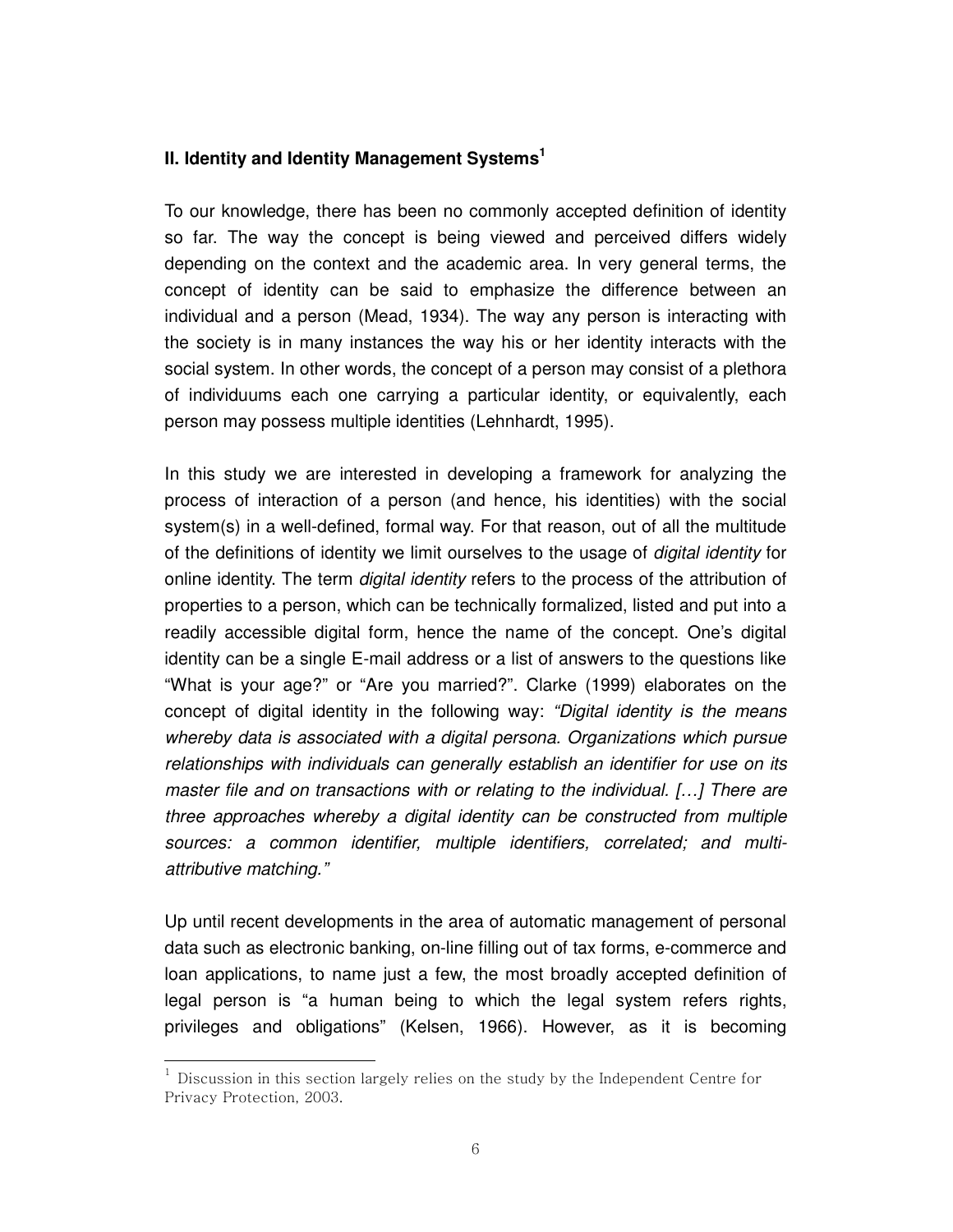increasingly easier to get access to and manipulate substantial amounts of personal data, and hence abuse them, the individual identity, including the digital one, started to receive protection from the main legal sources, such as constitutions, international treaties (e.g. treaties of the European Union and its directives), national laws and other international regulations.

Among the many aspects of regulating the use of one's personal data, the issue of giving the personal data owner (i.e. a person) the most control possible on its own identity and personal data has been receiving increasingly more attention Thus, the European Directive 95/46/CE about data protection postulates the following principles for providing each person with these rights:

- Personal data must always be processed fairly and lawfully
- Personal data must be collected for explicit and legitimate purposes and used accordingly
- Personal data must be relevant and not excessive in relation to the purpose for which they are processed
- Data that identify individuals must not be kept longer than necessary
- Appropriate technical and organizational measures should be taken against unauthorized or unlawful processing of personal data

In our everyday lives we face various environments that require us to present our identities, or in other words, reveal our personal data at least to some extent. These environments can be civic administration, supermarkets, schools, offices and shopping malls. Even if the personal information we reveal in those environments does not necessarily uniquely identifies or reveals everything about us, frequently this information is capable of giving an indication of who we really are, giving potential scope to discovering more information about us compared to what we actually have revealed. For example, it is prohibited by law in the U.S. to ask for one's marital status in a credit card application. However, this same application requires other information such as name and physical address, if combined with the easily accessible public records such as Lexis-Nexis, will provide information on one's marital status just as easily. This single particular example illustrates the more general principle (ICPP 2003): "*In general it is not possible to successfully manage one's partial identities without knowing when and where they may be involuntarily disclosed. This is not only the case with data trails in digital networks, but also capturing biometrics, e.g.*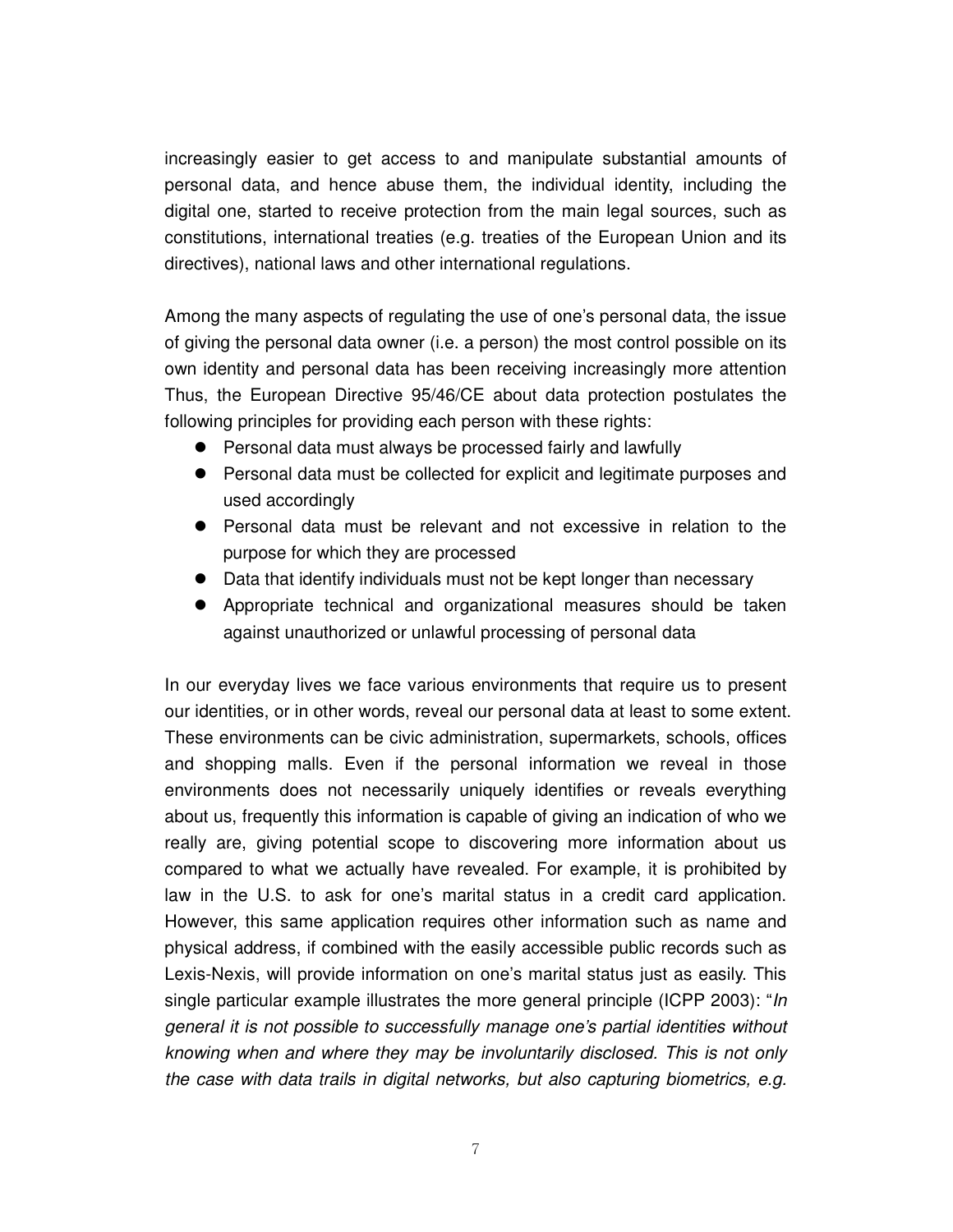*by video surveillance, is often possible without knowledge and consent of the individual."*

As mentioned before, our personal data can be used in various context and fashions by various business and public entities such as shops and tax offices. In order for these entities to manage the data on our personal identities, especially the digital ones, they need to employ *identity management systems*. As is the case with the concept of identity, there is a variety of the definitions of identity management systems (the IMS). In this study we understand the IMS to be an infrastructure within one or between several organizations, which have agreed upon a mutual model of trust in managing and using identities. This definition also includes an implementation of identity management encompassing a whole society. (ICPP 2003).

We concentrate on the relationship between a person (possibly with multiple identities) and an organization that employs identity management systems (such as a shopping mall or a tax office). In general, one can represent such a relationship as a digital transaction between a user and an organization, e.g. an e-commerce or an e-government service provider, offering its digital services. In this type of digital transactions, the issue of privacy protection and anonymity emerge to be very important. Whenever sensitive data such as credit card numbers or medical records are to be transmitted through the Internet, users often balk away from submitting their data electronically for fear of these data being stolen or misused, the latter including using these data in the way not intended by the users. Most people would therefore like to individually control what data will be transmitted to whom and for what purpose. However, since providing the users with such freedom often lies outside the scope of incentives of the services providers, we believe it is the scope of the government policy to constrain the freedom of the information-collecting agencies so as to comply with the basic guidelines on individual rights and freedoms.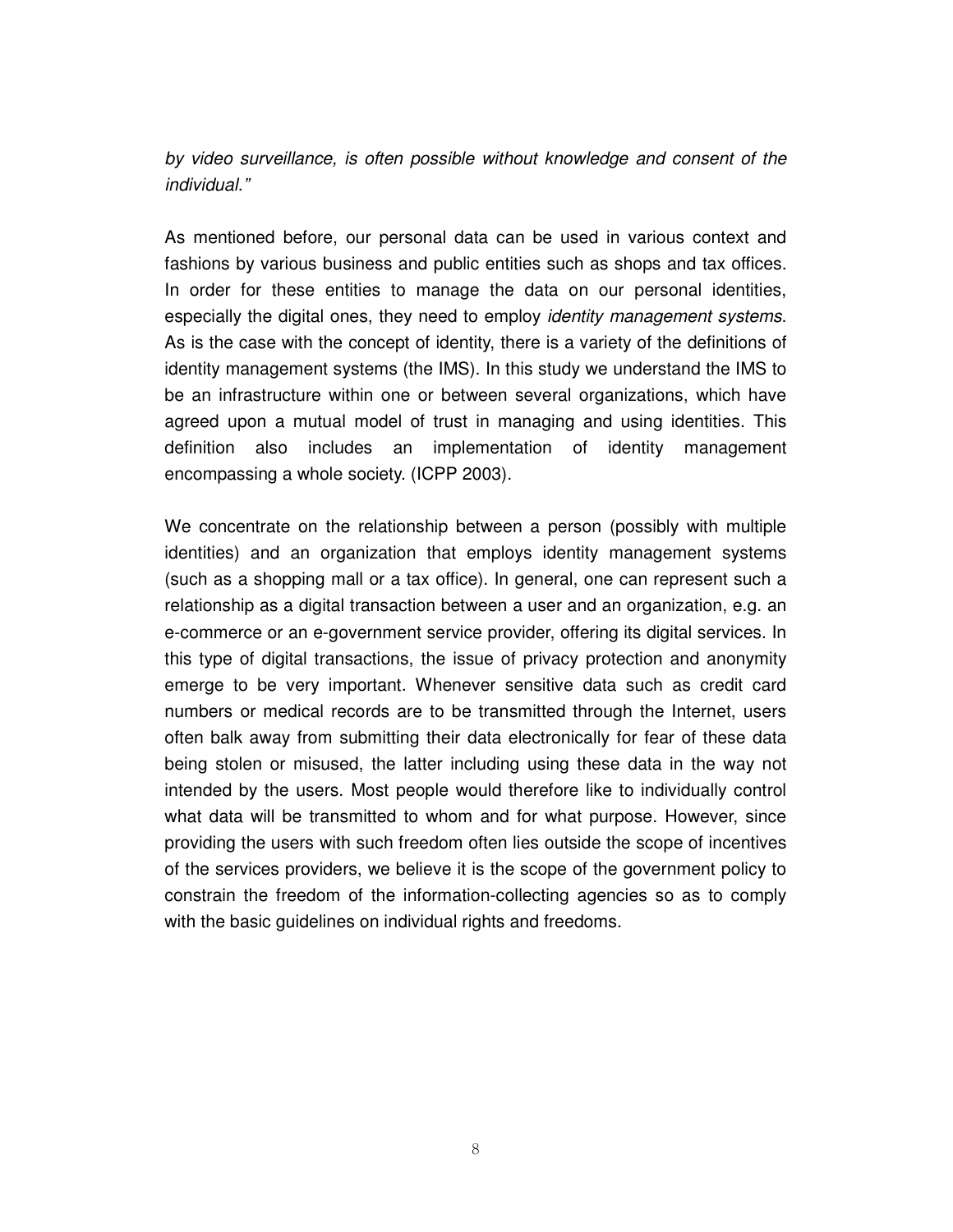#### **III. A Brief Overview of the Literature on Digital Identity Management**

Designing policies aimed at regulating the type and/or the amount of personal information solicited from individuals is commonly referred to as identity management (Clarke, 2004). Although identity management has many aspects to it (e.g. prevention of identity theft or development of authentication requirements), we concentrate on the issue of multiple identities, or alternatively, the issue of the optimal choice of the structure of the identity management systems. Our choice is motivated by two factors. First, most existing literature on identity management concentrates on the supply-side of the phenomenon, such as security of access, authentication algorithms etc. Second, despite of the postulated necessity (OECD, 1980) for the consumers to be able to control the process of collecting and using their personal data, consumers are as yet not able to exercise sufficient control over the information they disclose. One reason behind the latter might be that the only lobbying party with respect to identity management appears to be the representatives of identity management systems themselves who are naturally interested in soliciting as much information from the consumers as possible. In particular, the issue of multiple identities has been receiving a considerable amount of attention in recent years. The focal point of discussion is the choice between an all-encompassing single identity management system that knows everything about everyone on one side of the IMS spectrum and a multitude of highly specialized small IMS-s that perform narrowly defined operations and solicit minimum information from each individual at a time. Such keen attention to the issue appears to be primarily caused by the fact that individuals as well as businesses get increasingly more concerned about the way their personal information is being solicited and used. Thus, the Microsoft Passport IMS fell far short of the expectations of its creators because consumers did not like the idea of a lot of personal information about themselves collected from different places be stored in one place on the one hand, and on the other hand, businesses who foresaw such unwillingness to take place were unwilling to pay thousands of dollars a year for access to the Passport services. Another salient example is the recent debates on the introduction of a single identifier in the countries of European Union and Australia. Especially in the latter case, recognizing all of the perils associated with multiple identities abuse, the Australian government has forsaken the idea of a uniform omnipotent identity card for its citizens.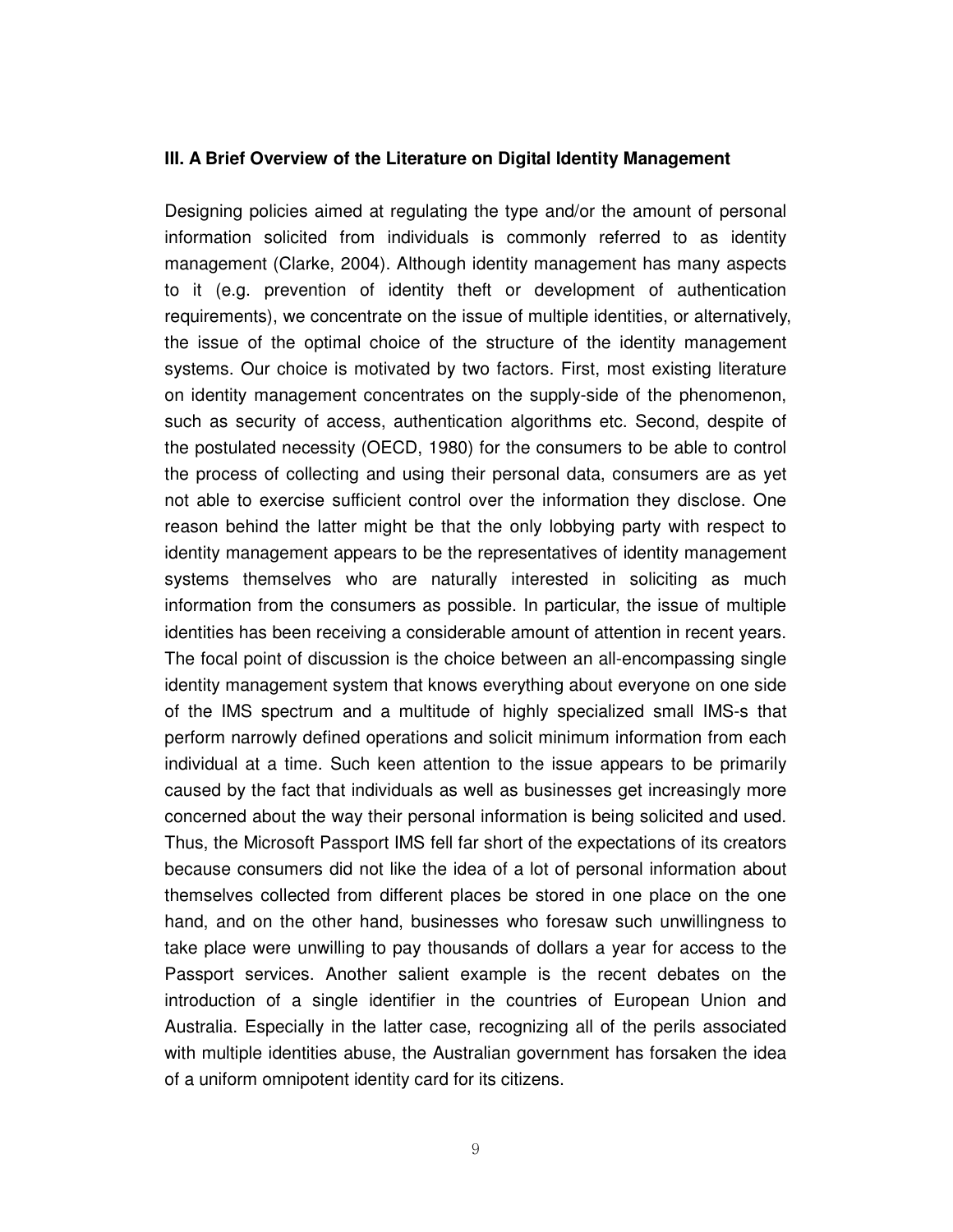An example of how unregulated interconnection may infringe on a individual's privacy is given by Davis (2000). While the U.S. law forbids soliciting information on race and marital status by the credit issuing agencies, such information can be fairly easily obtained by the credit agency since this is contained public records (e.g. Lexis-Nexis) that require the very basic information such as name and address for access. It is rather obvious that national governments have an important role to play in maintaining the structure of identity management systems ensuring the existence of a sound balance between the authentication requirements and consumers' rights to privacy (JHU, 2003). While it appears natural that more safety in transactions involving personal identification requires more information on consumers' identity (see e.g. Ogata et al., 2004) consumers will be also likely to be more reluctant to reveal their personal data as they are required for more such data to be revealed (Olivero and Lund, 2004). The focus of this paper is on investigating this type of tradeoff by employing a theoretical framework with agents whose utility depends on the amount of private information revealed, and on making policy recommendations related to the issue of interconnection between alternative IMS-s.

Clarke (2004) notes that "Many scheme designers fail to demonstrate any appreciation of the need that individuals have to sustain many identitites, and to avoid linkage among them." The existence of multiple identities is often frowned upon as an inconvenience to individuals (hence the introduction of Microsoft Passport for example), with the role of multiple identities as a means of protecting people's privacy often overlooked. PINGID: "The issue is how to manage the linkage or sharing multiple identities." Liberty Alliance: "to gain access to portions of the user's identity information that may be distributed across multiple providers." Proponents of sharing: "consumers are concerned about need to have to remember multiple username/password pairs; consumers are concerned about re-authentication requirements; want dealings with multiple organizations to be seamless." Clarke 2004: "Consumers would like to avoid being subjected to large amounts of personal data disclosure, and that are able to continually add to that data in order to locate and track them."

We judge on the social desirability of alternative IMS structures by comparing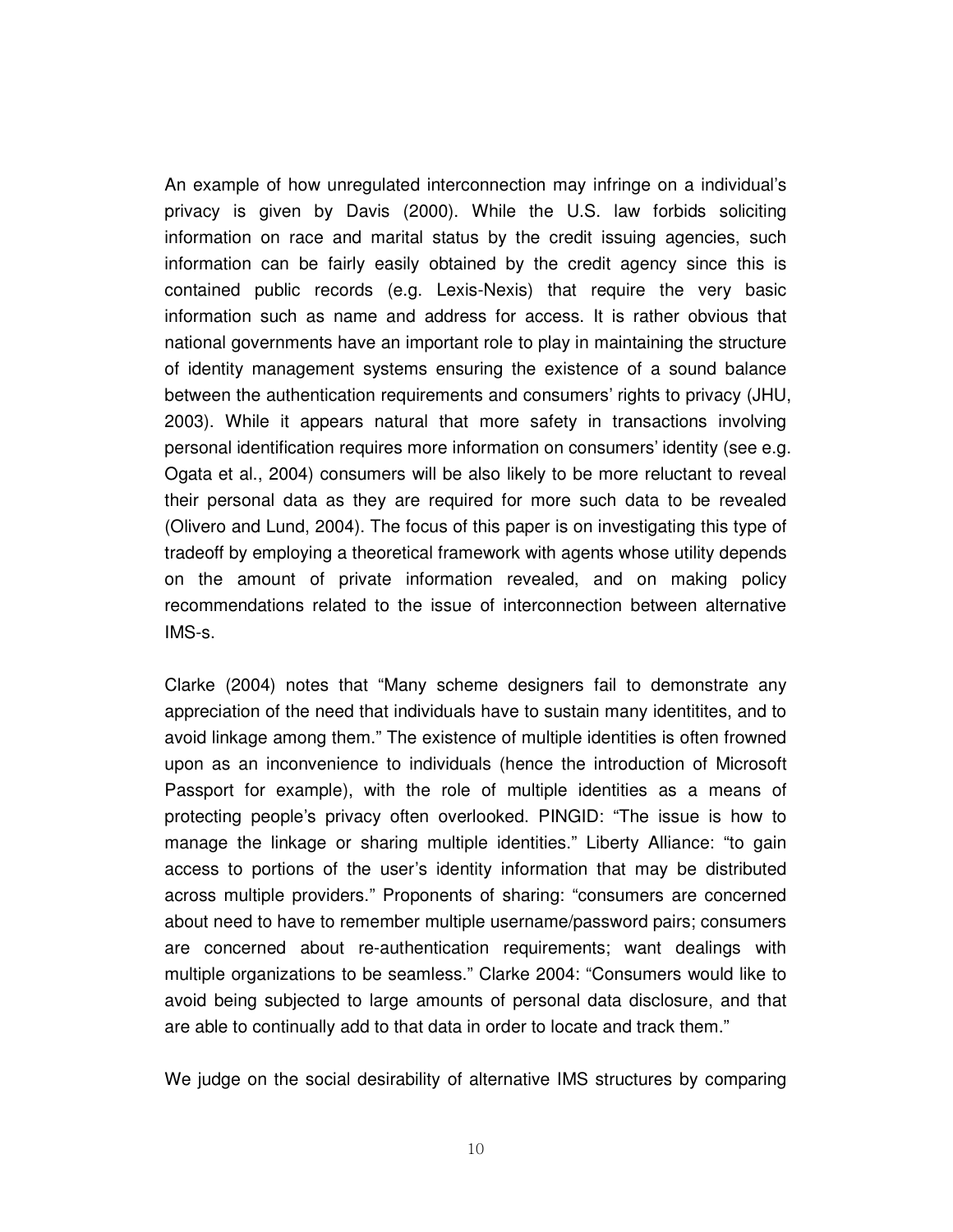the values of total consumer utility accruing to each one of the alternatives. We model consumers' utility as a function of the extent of revealed partial identity (Clauss and Kohntopp, 2001) and build on the network interconnection model by Heal and Kunreuther (2002) to model incentives of the identity management firms. The resulting theoretical model yields several inferences and policy implications stemming from the predicted relationship between private and social optima with respect to the interconnection issue.

Since there clearly is a tradeoff between the extent to which privacy is protected and the effectiveness with which the Government is able to control individuals' actions, privacy must be compromised to a certain degree. Or, as the Open Group put it, "… the desire for privacy and individual dignity must be reconciled with the desire for effective government and with legal needs and national security needs." (Open Group) Limited acceptance of Microsoft Passport due to "the reluctance of the public to trust any single organization to provide a universal identity management solution, reinforced by the fact that security question marks have been raised relating to the specific Passport implementation." (Open Group) Hansen et al. (2003) "On the one hand, in particular legal contexts reliable identification of a person is necessary; and, on the other, the structuring and representation of identity is based in human rights law."

In this study we are looking for the scope for balanced solutions to the problem of identity management focusing on the issue of interconnection between alternative IMS firms. We are especially interested in identifying the type of environment in which the individual incentives of IMS firms push them to interconnect in a way that is socially suboptimal. Designing policies for this type of environment is a challenging goal for the policy makers that can be better achieved when backed by a better understanding of the economic processes behind interconnection.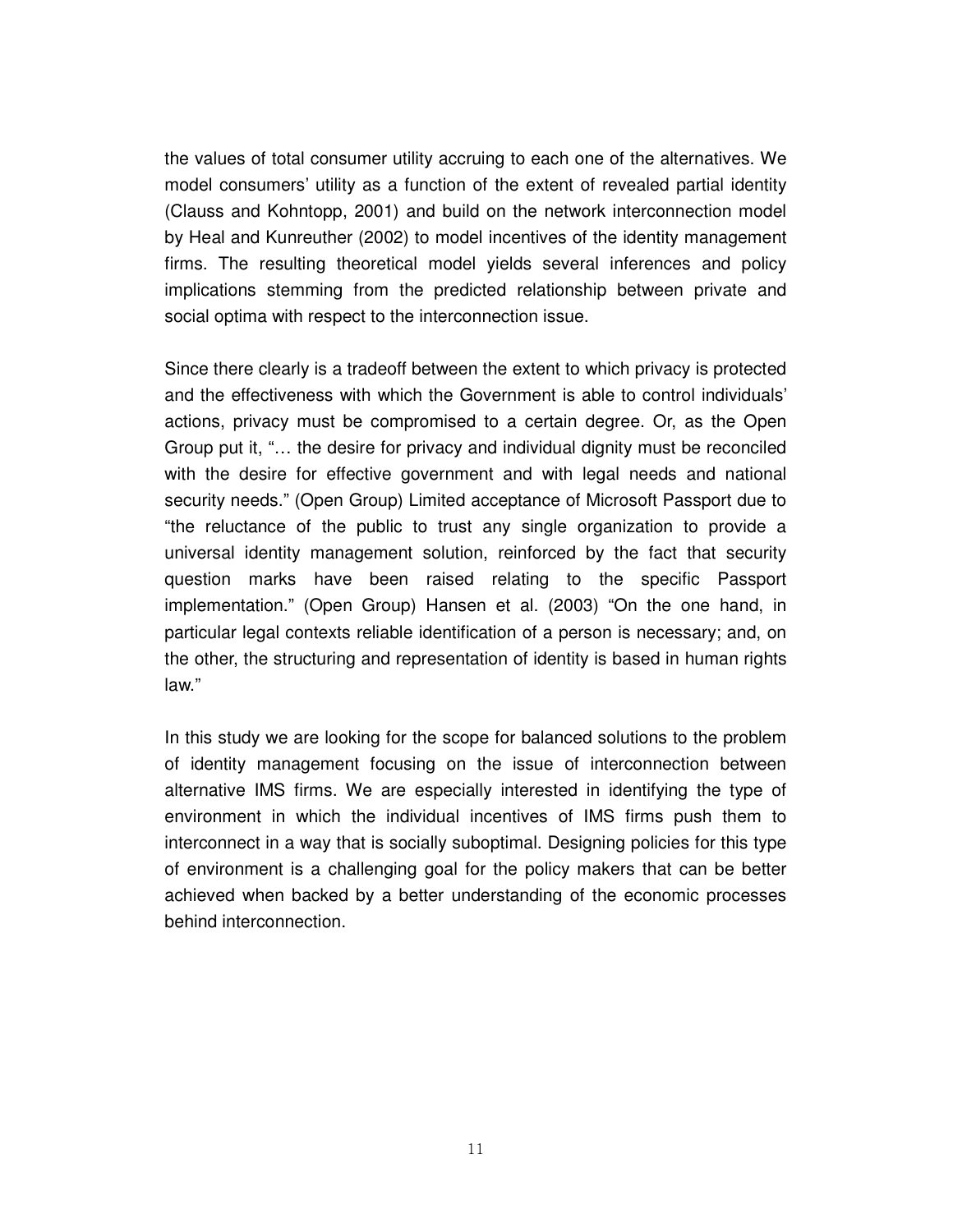## **IV. Incentive Structure of Consumers and IMS Firms**

Clarke (1994) suggests there exists an important difference between the real world of physical existence and an abstract world of information. Physical entities (such as people or organizations) possess attributes (such as name and age). In the same way as people perform many roles in different contexts, a physical entity poses as a different identity in each type of these contexts. For example, the same man can be a client of his bank, an employee of his boss, a goalkeeper in the football team etc. Each one of the roles this man plays is associated with different sets of attributes such as credit history, number of cars sold or the amount of goals kept. In this way, an entity may have more than one identity associated with it.

Following Heal and Kunreuther (2002), we postulate that consumers are completely identified by a set of informational atoms  $a_i$  belonging to set  $A$ called one's complete (or full) identity. Any subset of *A* is called partial identity. Partial identity can be thought of as a piece of personal information an individual is willing to reveal in order to obtain a specific type of service provided by an information management system. We assume that the amount of services provided for the consumer by an IMS firm is equal to the extent to which a consumer has revealed her partial identity to the IMS firm. To be more explicit, we impose that the maximum amount of the provided services is equal to the norm of the information set *A* which for simplicity we take to be the interval of  $[0,1]$ .

Denote *S* to be the set of all information services  $s_i$  that cannot be split any further. An IMS is defined as an entity that exchanges any set of elementary information services  $s_i$  for consumers' partial identities, that is, subsets of  $A$ . Each service  $s_i$  is assigned a numerical value from [0,1] such that (without loss of generality) the sum of all  $s_i$ -s is normalized to 1.

Connecting to an IMS produces two effects. Getting access to a subset of *S* associated with any given IMS delivers certain utility. On the other hand, disutility results as well since consumers are aware of the risks associated with possible misuse of their private information. We thus represent our utility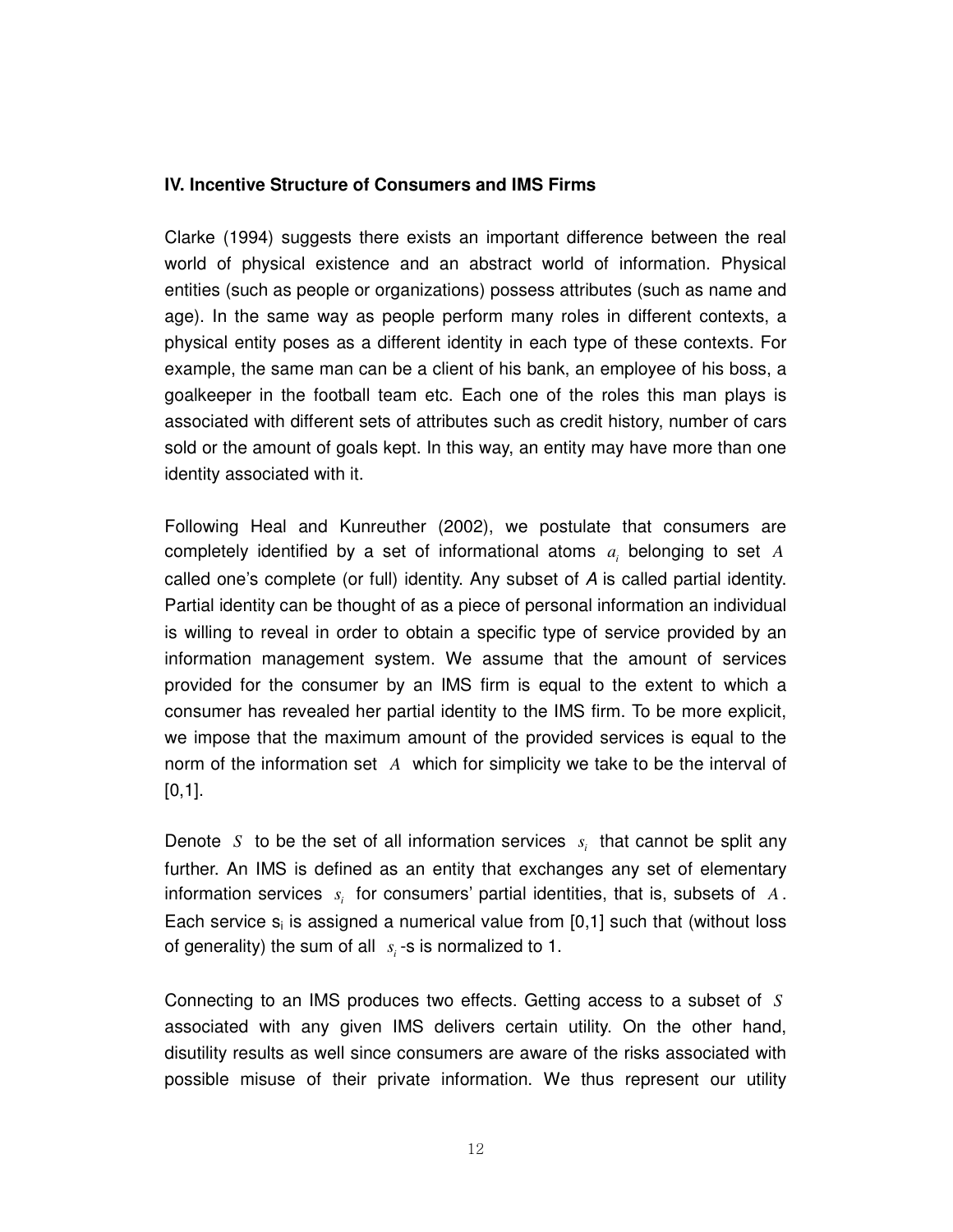function as composition of utility and disutility of revealing information with the general property that

$$
\begin{cases} U(s_i) > U(s_i), s^* > s_i \\ U(s_i) < U(s_i), s^* < s_i < s_j \end{cases} \tag{1}
$$

where  $s^*$  is the threshold of privacy disclosure beyond which the disutility effect caused by privacy concerns starts dominating the positive utility effect caused by the increase in provided informational services. Utility function (1) can be thought of as reflecting both utility and disutility effects produced by disclosing a certain amount of private information. A construct similar to (1) is the decreasing deadline utility function used in health economics (Murthy and Sarkar, 1997). Alternatively, revealing partial identity can be thought of as the combined consumption of goods (the services provided by IMS-s) and bads (risk of misuse of information, identity theft and the like).

The population as a whole consumes all of the available information services. The amount of private information (partial identity) that each consumer reveals to any single IMS is directly proportional to the amount of information services provided to her in exchange, so that consuming more services entails revealing more partial identity. We assume that the number of consumers connected to each IMS is directly proportional to the amount of services this particular IMS provides. There are two ways in which we rationalize this assumption. First, it is unlikely that smaller IMS-s will provide a wide array of services due to e.g. lack of economies of scale and scope. Second, a wider array of services will likely to be designed in such a way as to serve various types of consumers in order to cater to a wider segment of the population, naturally increasing the market share of the IMS with a wide array of services. For that latter reason, latter firms will need to solicit more private information from the consumers so as to be able to discern between the types.

In line with the main conclusions of the literature on price discrimination, the firms that know more about their customers' types will be able to extract a wider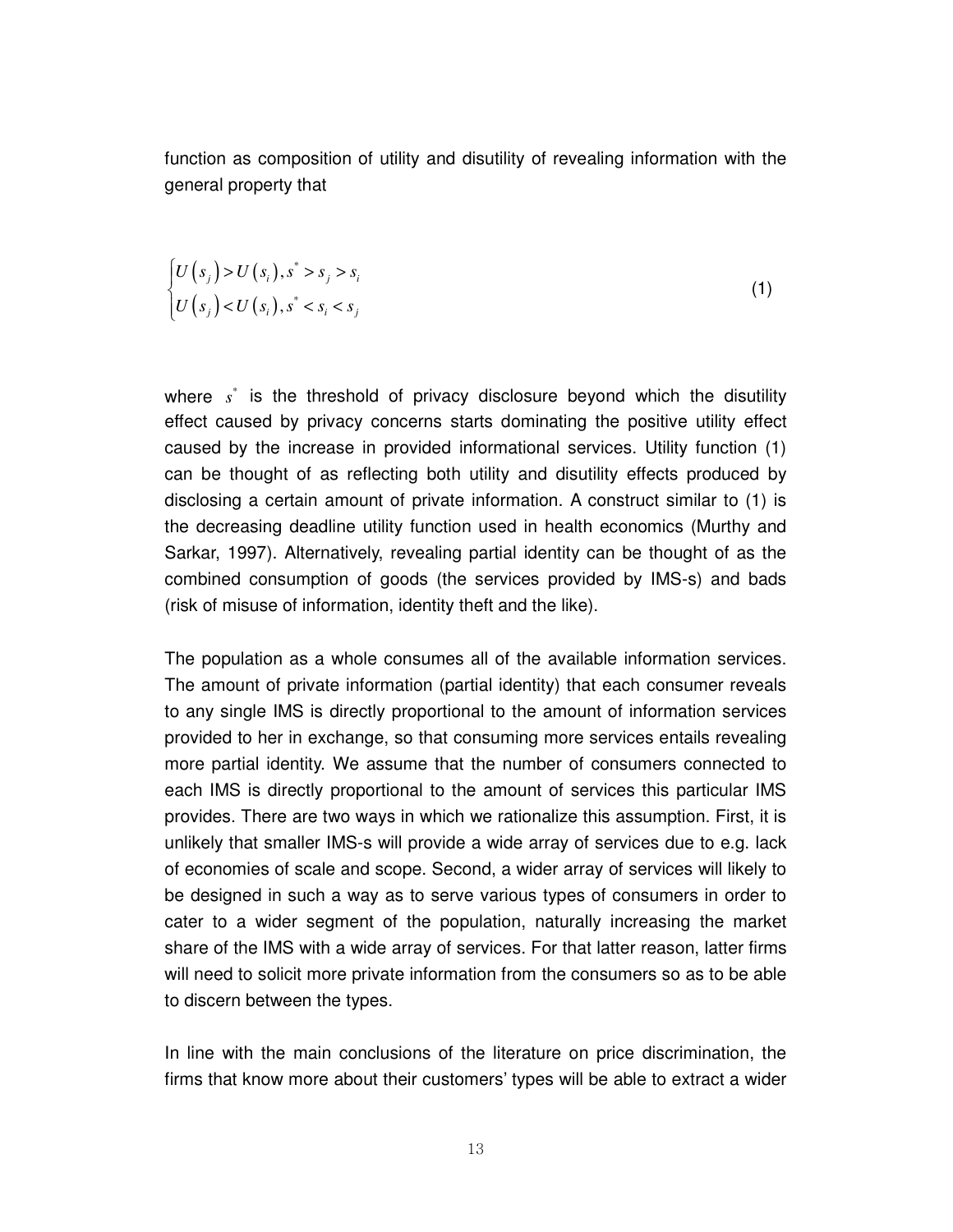fraction of their consumer surplus. Since using the IMS services in our model is costless, consumers' utility from connecting to an IMS is equal to consumer surplus. Without loss of generality we assume that the IMS firms extract all consumer surplus.

In order to impose more structure on the consumers' utility function described above, we postulate a quadratic form as follows:

$$
U(s) = -as^2 + bs \tag{2}
$$

where  $a > 0, b > 0^2$ . Recall that apart from measuring the amount of consumed information services, *s* is also proportional to the market share of the IMS that provides these services. Since this function reaches its maximum at  $s^*$ 2  $s^* = \frac{b}{2}$ *a*  $=\frac{v}{2}$ , more privacy-conscious consumers will be characterized by a lower ratio of  $\;\frac{b}{\phantom{b}}\;$ *a* .

Interconnection between any two IMS-s in our model produces two effects. First, as mentioned already, the firms share private identities of their existing customers with each other. Second, interconnection results in a greater market share commanded by the two interconnected IMS together. Thus, if  $\text{IMS}_1$ commanding market share  $\,$   $\,$ <sub>s1</sub> interconnects with IMS<sub>2</sub> that enjoys market share  $s<sub>2</sub>$  the new IMS resulting from the interconnection of the previous two will command market share  $s_1 + s_2$ .

In our framework, if an IMS is commanding a market share of *s* for a group of consumers characterized by parameters  $a$  and  $b$  in (2), its payoff  $P(s)$  is defined as:

$$
P(s) = s(-as^2 + bs)
$$
 (3)

l

 $^2$  Specification (2) can be thought of as the second-order Taylor approximation of the composition of utility and disutility effects. In this way (2) accommodates any utility function where the former effect dominates first, while the latter dominates later.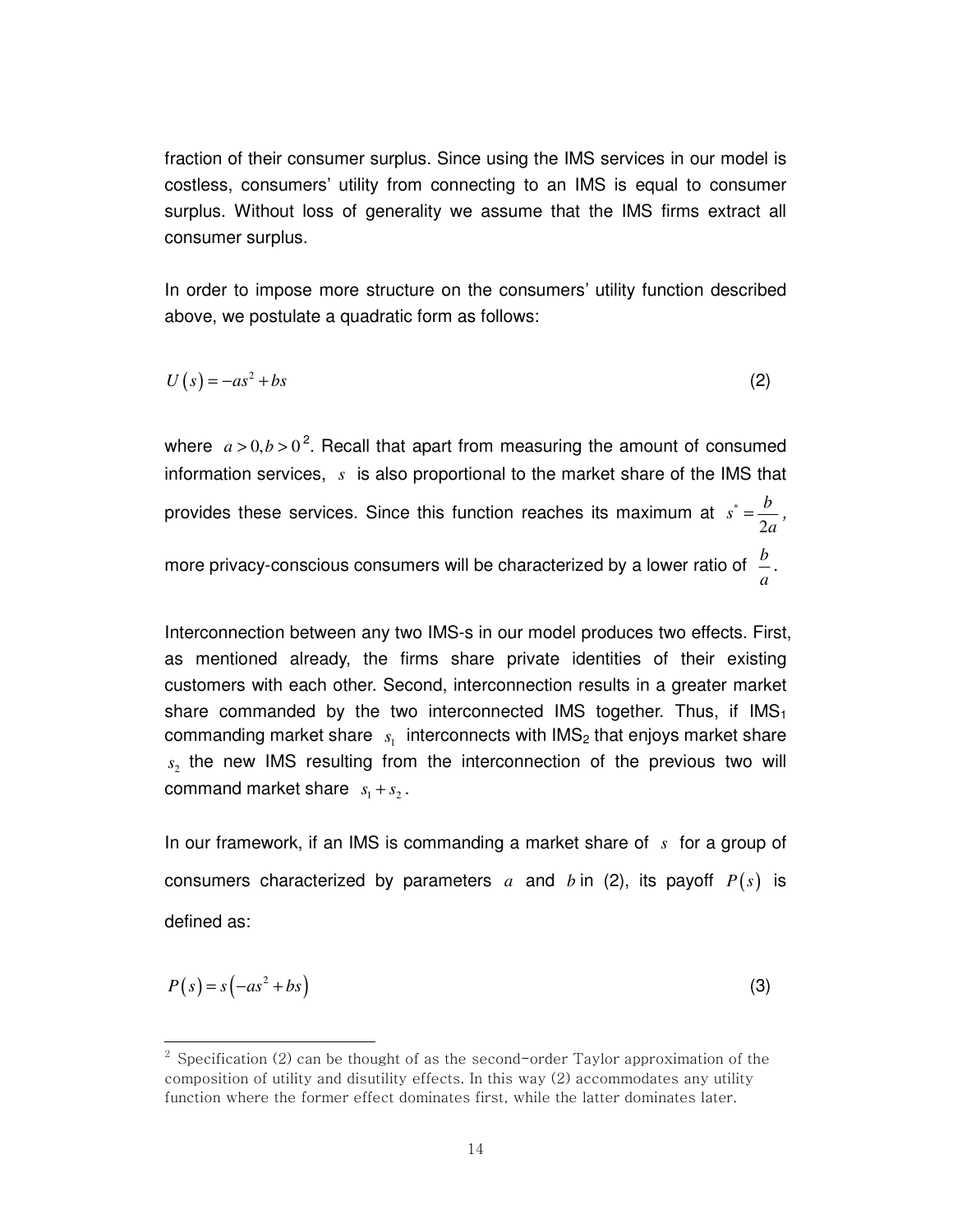Payoff function (3) reaches its maximum at  $s^* = \frac{2}{3}$ 3  $s^* = \frac{2b}{3}$ *a*  $=\frac{20}{3}$ , which is the market share beyond which IMS-s' incentives to interconnect disappear. We consequently call s<sup>\*\*</sup> the privacy threshold. Note that in our framework the IMS payoff is equivalent to combined consumers' surplus since it is the product of the fraction of consumers who use this particular IMS and the level of their utility and since using the IMS services incurs no charges. (We do not need to assume, as we do here implicitly, that the IMS firms are able to extract all of the consumer surplus since nothing changes if we constrain the IMS-s to be only able to extract a *fixed* fraction thereof.)

The schedule of payoff function (3) for different levels of privacy thresholds is given in Graph 1 below: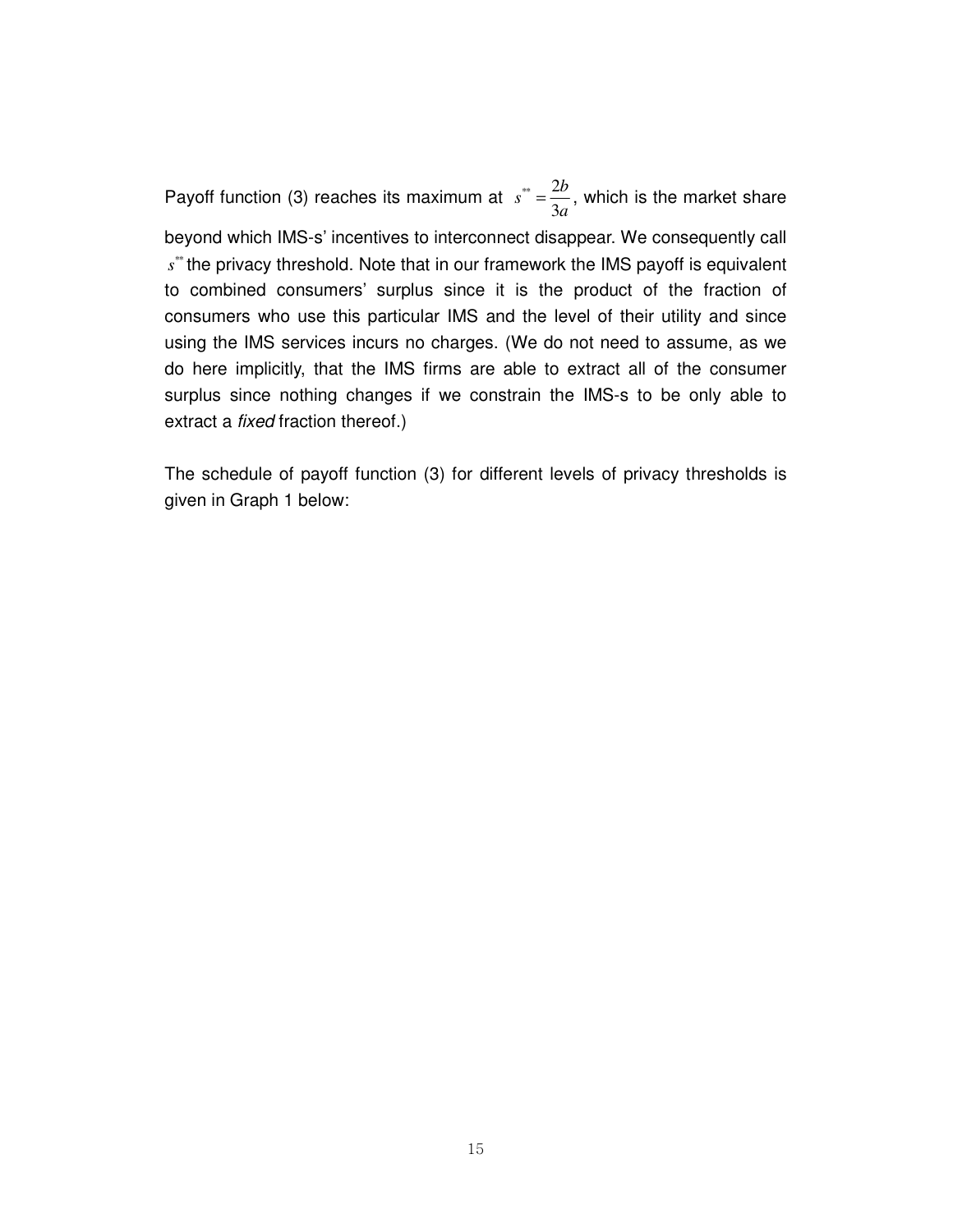## **Graph 1**

**Plots of Payoff Functions for Medium, Low and High Levels of Privacy Thresholds** 



Note: the fraction of partial identity revealed is marked on the horizontal axis, the vertical axis marks the levels of the payoff functions. The privacy threshold is defined as that level of partial identity revealed at which the IMS*'*s payoff function reaches its maximum.

Privacy threshold  $s^*$  may or may not exceed the maximum possible amount of the provided information services. In the former case consumers are fine with the dominant monopolistic IMS (the dotted line in Graph 1 representing consumers with low privacy concerns). In contrast, in the latter case the disutility effect of revealing private identity starts dominating the utility effect before the complete identity is revealed so that the IMS-s find it optimal to stop growing at the level of partial identity that is short of complete identity (the dashed and normal lines in Graph 1). The greater are consumers' privacy concerns, the smaller the maximum amount of information the IMS-s will find it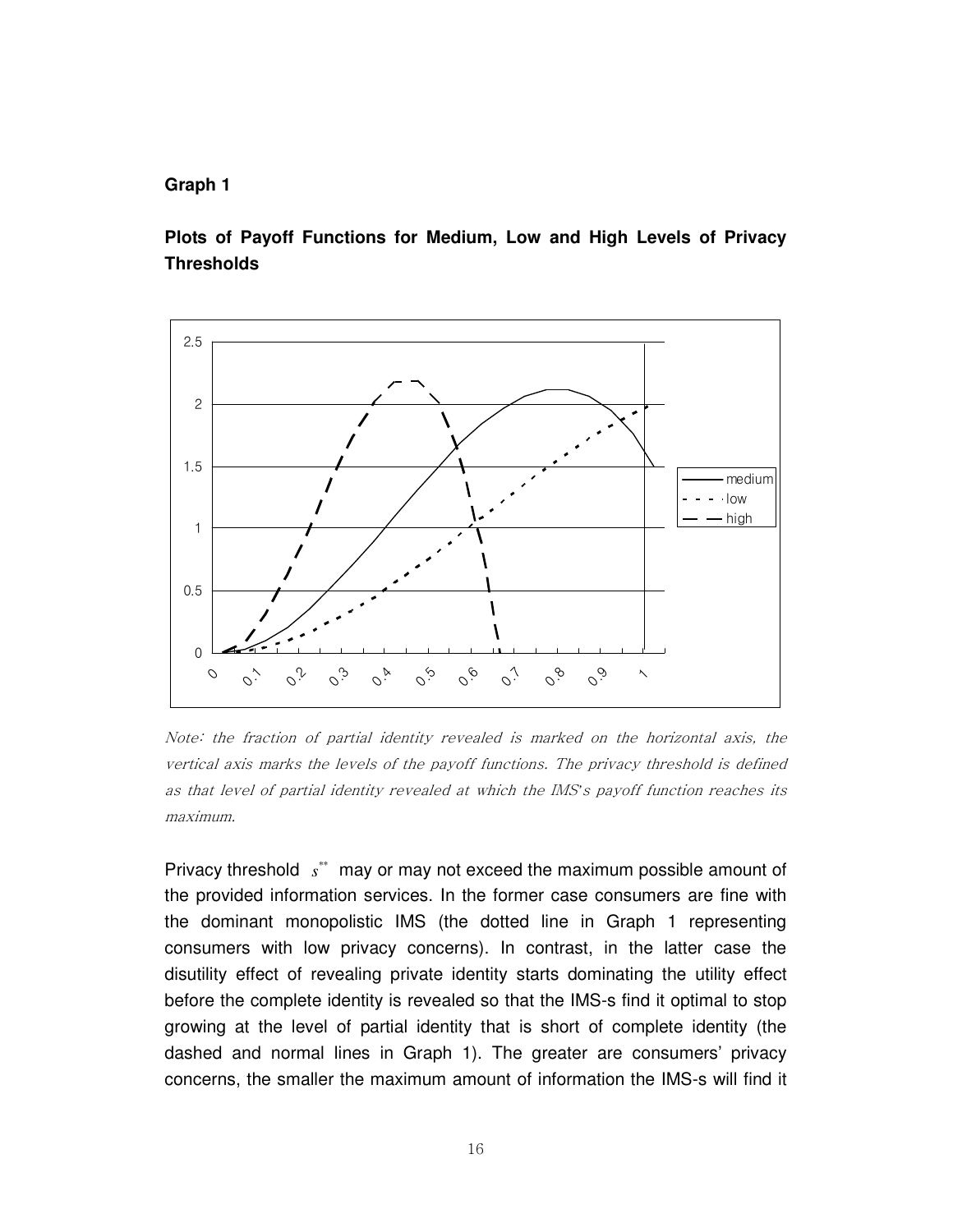optimal to stop at soliciting. In Graph 1 above the dashed line corresponds to consumers with high privacy concerns, representing the privacy threshold that is lower than that of consumers with the medium privacy concerns represented by the normal line.

Those IMS firms that are relatively small market participants (commanding smaller market shares) would have incentives to interconnect with their larger peers, but these incentives will be constrained by the working of the privacy concerns effect that gets increasingly stronger once the privacy threshold is exceeded.

## **V. Deriving the Optimal Structure of Interconnection**

Denote  $\tilde{s}$  the smallest solution to

$$
P(s) = 1 \tag{4}
$$

It is socially optimal for the smaller IMS (of size  $s < \tilde{s}$ ) to interconnect to the IMS of any size, while only certain size classes will be socially attractive (in terms of interconnection) for the IMS firms that are sized in the interval of  $s < s < s^*$ . Namely, IMS-s in the range  $[0, s'-s]$ , where s' is the size of IMS

that results in the same value of payoff function  $P(s)$  as the one currently

enjoyed by the IMS in question. It is easy to see that the closer the IMS firm is to size  $s^{**}$  the narrower the size class it would like to choose firms for interconnection with. The IMS firms of size greater than  $s^*$  will not be willing to interconnect with anyone.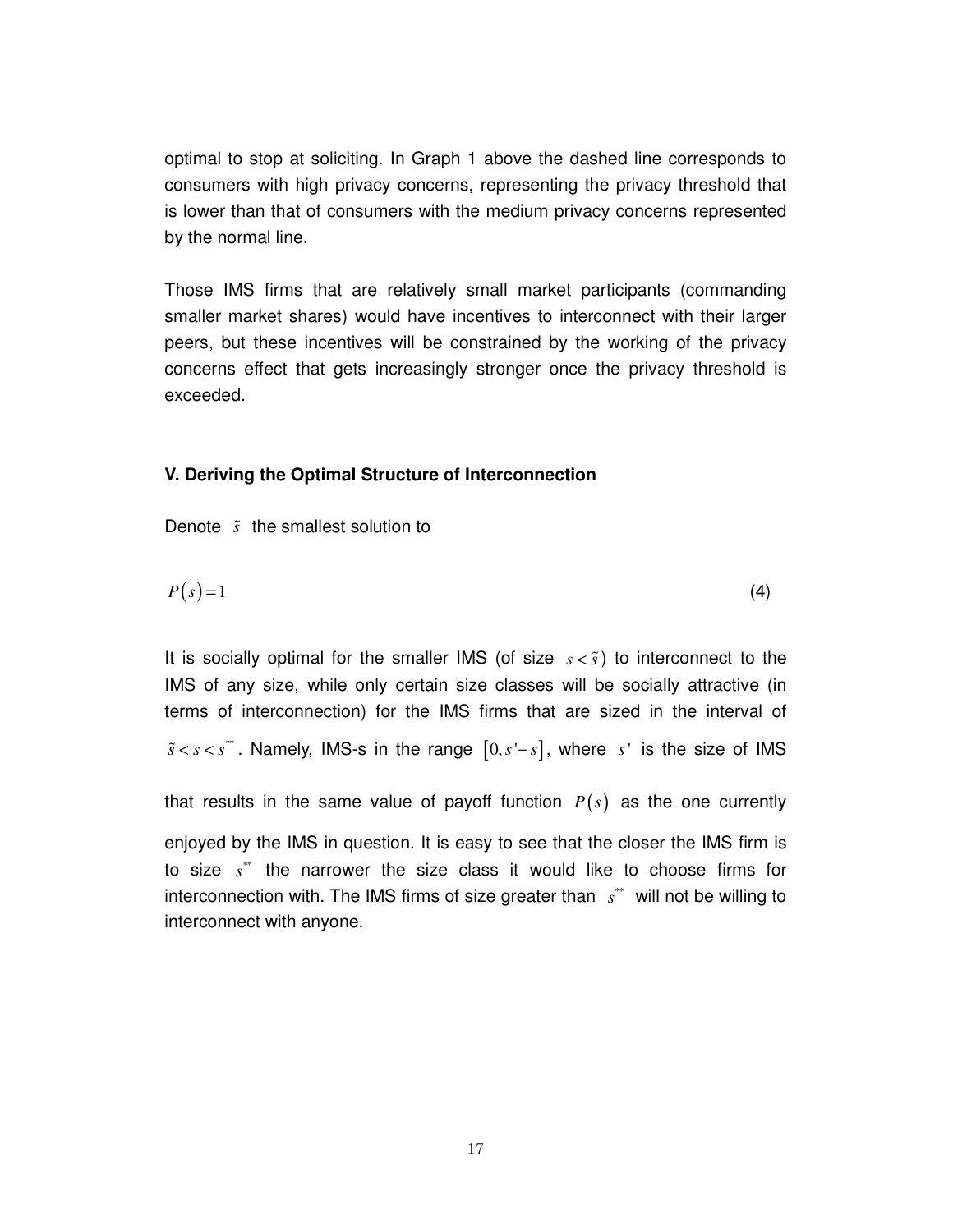In this section we investigate which IMS should interconnect with each other in order to result in the highest consumer surplus rather than whether the interconnection should occur at all. We consider a hypothetical case of three IMS firms of sizes  $s_i$ ,  $s_j$  and  $s_k$  with the restriction that their sum does not exceed unity. The interconnection process may result in an omnipotent IMS structure when one single firm provides all of the services and has size  $s_i + s_j + s_k = 1$ , the structure with two IMS-s one of which is an interconnection of

 $(s_i, s_j)$ ,  $(s_i, s_k)$  or  $(s_j, s_k)$ , and a completely fragmented structure which is the

original structure. The way we judge about the preferability of any one of these five outcomes is by looking at the associated payoff and comparing them to each other. We first consider the case when both omnipotent and fragmented systems are suboptimal relative to the structure where two IMS-s interconnect.

In order to see which type of interconnection delivers the highest value of the IMS-s' joint payoff function, it is sufficient to find the conditions under which connecting any given IMS firm (say, size  $s_k$ ) to any other one of the remaining two (say, size  $s_i$ ) is optimal relative to connecting  $s_k$  to  $s_j$ . We thus denote the corresponding values of the IMS structures' joint payoff functions as  $P(ik, j)$  and  $P(jk, i)$  and consider their difference:

$$
\Delta P(i, j) = P(ik, j) - P(jk, i) \tag{5}
$$

Substituting (3) into (5) yields the following condition for the interconnection structure  $(ik, j)$  to be preferable:

$$
\Delta P(i,j) = s_k \left( s_j - s_i \right) \left[ 2b - 3a \right] > 0 \tag{6}
$$

According to the optimality condition (6), the total payoff function will be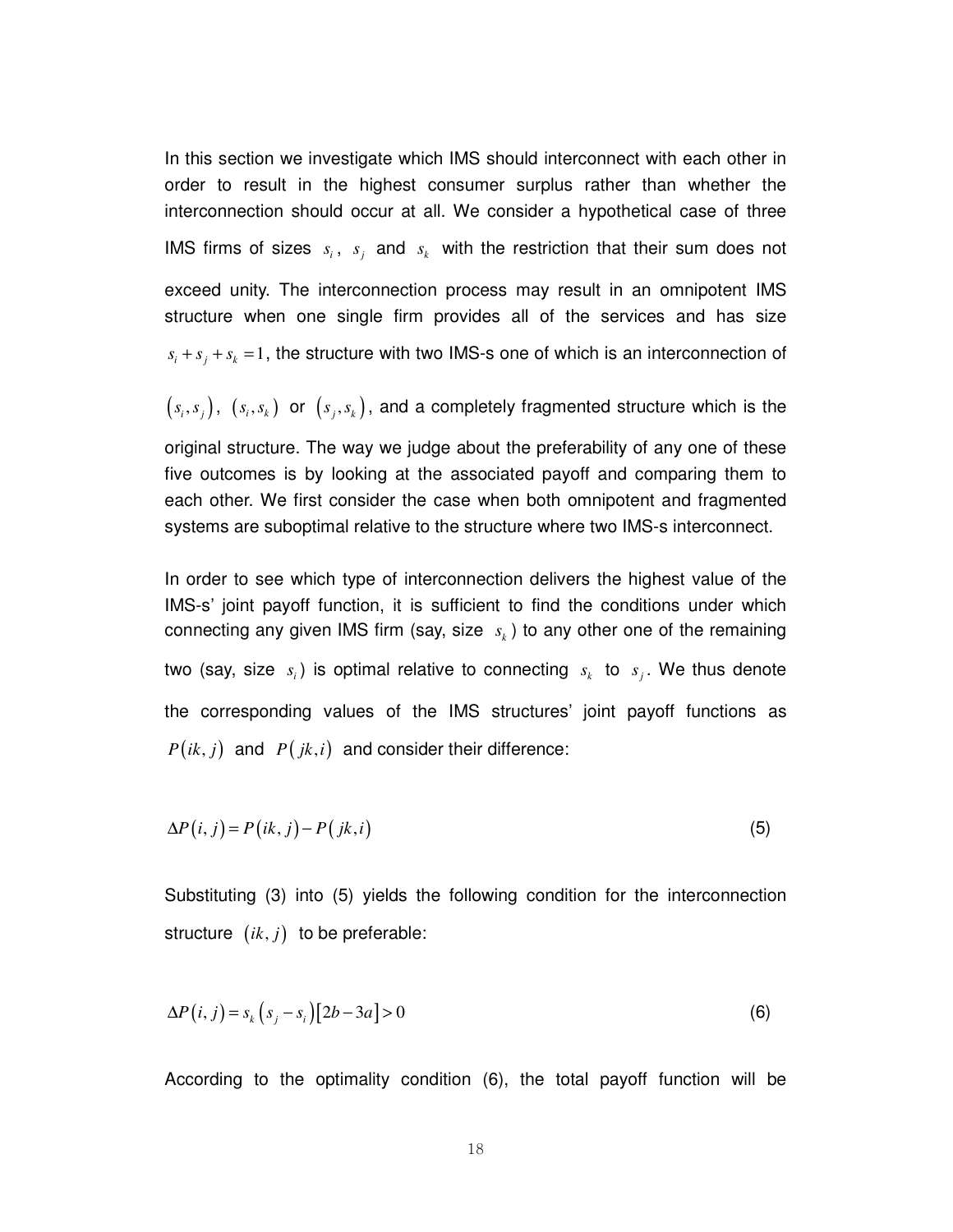maximized if  $IMS<sub>k</sub>$  interconnects with the smallest IMS in case privacy constraints are binding (that is, if the maximum of payoff function  $P(s)$ ,

 $*$  2 3  $s^* = \frac{2b}{2}$ *a*  $=\frac{20}{3}$ , does not exceed the maximum possible amount of information services, which in our framework we normalized to 1. We can thus summarize our main finding in the following proposition:

## **Proposition 1.**

a) Fragmented structure is preferred to an interconnected structure if the privacy concerns are large enough (namely, if  $\frac{b}{a} < \frac{3}{2} (s_i + s_j)$ )  $\frac{b}{s} < \frac{3}{s} (s_i + s)$ *a*  $\lt \frac{5}{2}(s_i + s_j)$ 

b) Monopolistic structure is preferred to an interconnected structure if the privacy concerns are small enough (namely, if  $(s_i + s_j) - (s_i^3 + s_j^3 + s_k^3)$  $\left( s_{i}-s_{j}\right) ^{2}$  $3^{3} + a^{3} + a^{3}$ 2  $1 - 3s_i s_j (s_i + s_j) - (s_i^3 + s_j^3 + s_k^3)$  $i$ <sup>*i*</sup>*j*  $\left\{ \begin{matrix} \mathbf{a}_i & \mathbf{b}_j \\ j & j \end{matrix} \right\}$  $b = 1-3s_i s_j (s_i + s_j) - (s_i^3 + s_j^3 + s_j^2)$ *a*  $s_i + s_j - (s_i - s_j)$  $-3s_i s_j (s_i + s_j) - (s_i^3 + s_j^3 +$ >  $+ s_{i} - (s_{i} -$ ).

(*The proof of the above proposition can be found in the Appendix.*)

#### **Proposition 2.**

In case of the binding privacy constraints, the following holds:

- a) If an interconnected structure in an original three IMS system is preferable to both monopolistic and fragmented structures, for any two alternative interconnection structures the one that connects any given IMS to the smaller alternative maximizes the total payoff function.
- b) Given the conditions in a) hold, the structure of IMS that interconnects two smallest firms will maximize total payoff function.

(*The proof of the above proposition can be found in the Appendix.*)

The message of Proposition 2 can be extended to the case of more than three IMS firms. Indeed, consider a system of *N* IMS firms such that, without loss of generality,  $s_1 < s_2 < ... < s_N$ . Consider a subsystem of three IMS firms that includes the first smallest two and any third one, say IMS<sub>3</sub> sized  $s<sub>3</sub>$ . Since the total payoff function is additive in the payoff functions of individual IMS firms, we can consider the subsystem of three IMS-s as a separate entity so that the optimal interconnection within this system will imply the optimal interconnection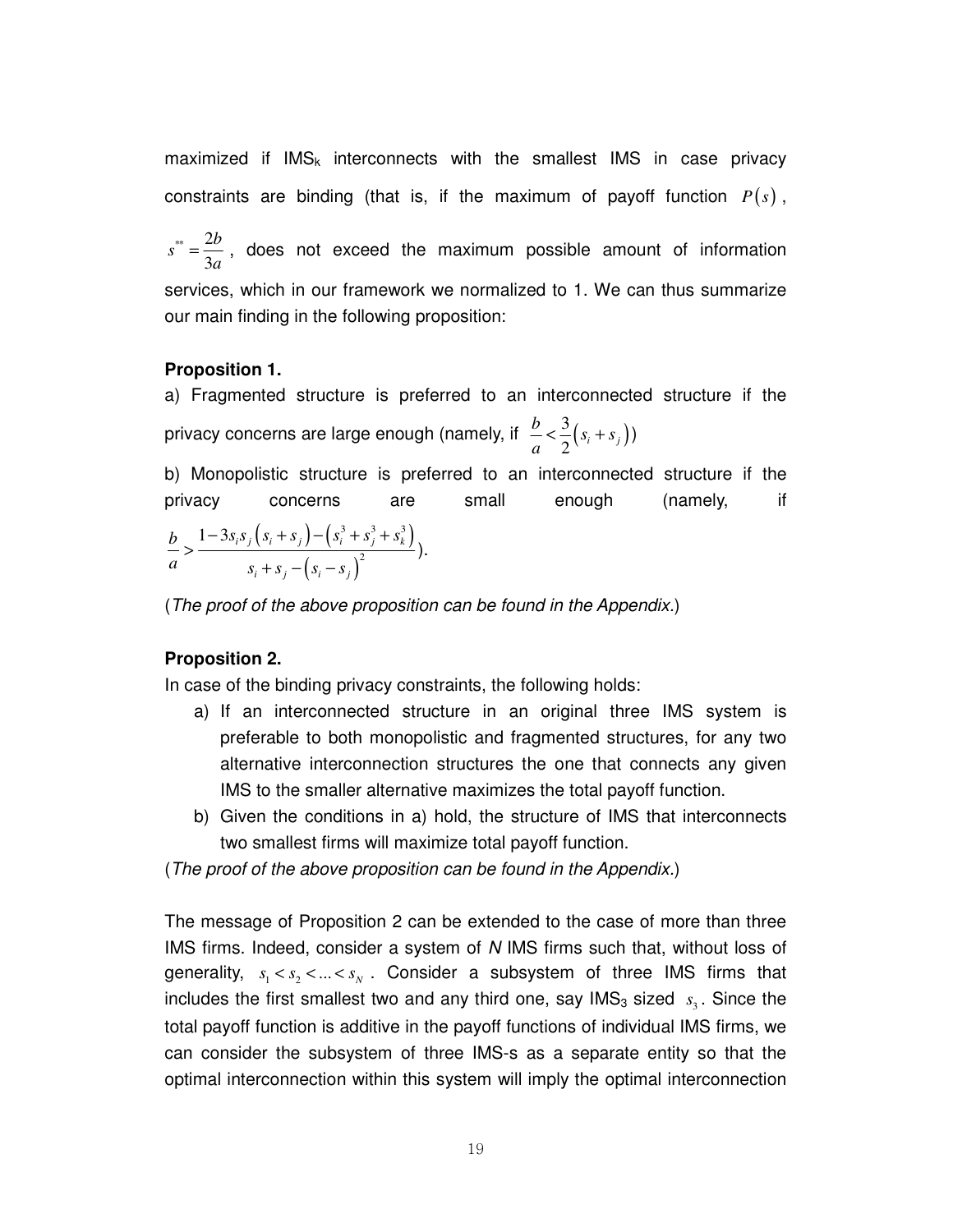structure for the whole system of *N* IMS-s. In case of the three systems, however, Proposition 2 implies the interconnection between the two smallest systems is optimal. We can thus extend Proposition 2 to the following:

## **Corollary**

In case the IMS structure in which some two of the original IMS firms interconnect is preferable to both monopolistic and fragmented structures, interconnecting the two smallest IMS firms is optimal.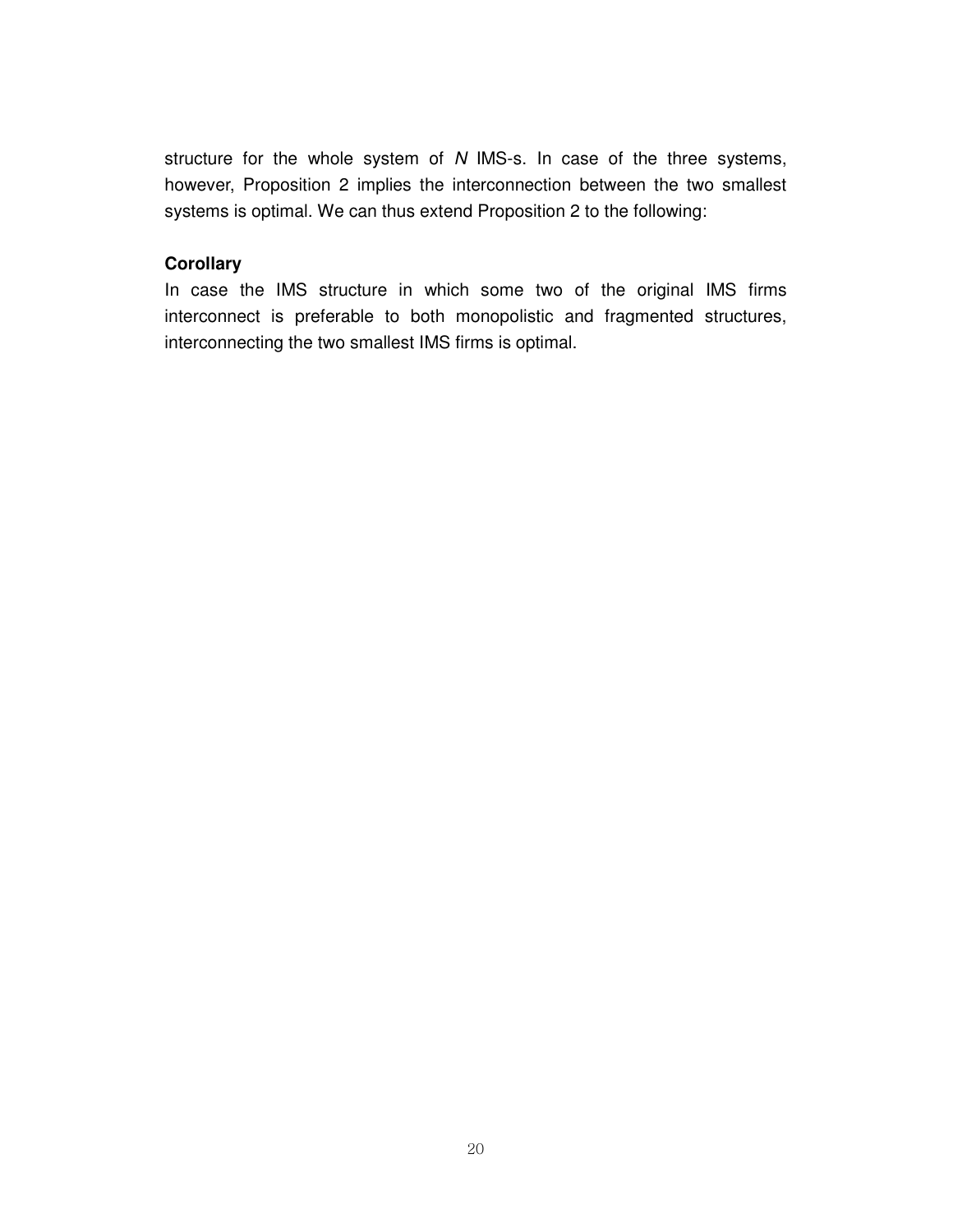## **VI. Summary and Policy Implications**

In this study we offered a framework for designing a policy for interconnection between alternative identity management systems (the IMS-s). We believe the scope for such policy stems from the fact that consumers have concerns about privacy, that is, the utility gains from acquiring the many services in exchange for supply of private information (such as e.g. the credit card or house loan services) can be mitigated or even offset by increases in the disutility of providing this private information. Our key assumption is that the process of interconnection results in the IMS-s sharing the private information on consumers they obtain prior to such interconnection, thus increasing their ability to extract consumer surplus. Our key finding is that interconnecting the two smallest firms with each other is preferable to any other type of interconnection, given the interconnected structure is itself preferable to both monopolistic and fragmented structures.

Our major policy implication is that the process of soliciting private information from individuals by businesses should be regulated since the socially optimal outcome may differ from the privately optimal outcome. For example, even if interconnecting the two smallest firms in a system of three or more IMS-s results in a larger overall consumer surplus, such interconnection is not necessarily what either or each one of these firms will find it to do optimal for itself.

Second, given the fact that privacy as a measurable concept has not yet been defined, we suggest to design a uniform way in which one's identity can be measured and recorded. While realizing that it is impossible to digitize each and every element that constitutes the very complex human personality, we believe a substantial part of it can and should be, helping to make the design of identityrelated policies based more on rigorous analysis rather than on someone's arbitrary judgment.

We plan to extend this research in several ways. First, we find important to derive the conditions under which the divergence of private and social interests mentioned above might occur. In other words, we want to know when the unregulated process of interconnection will result in the IMS structure that is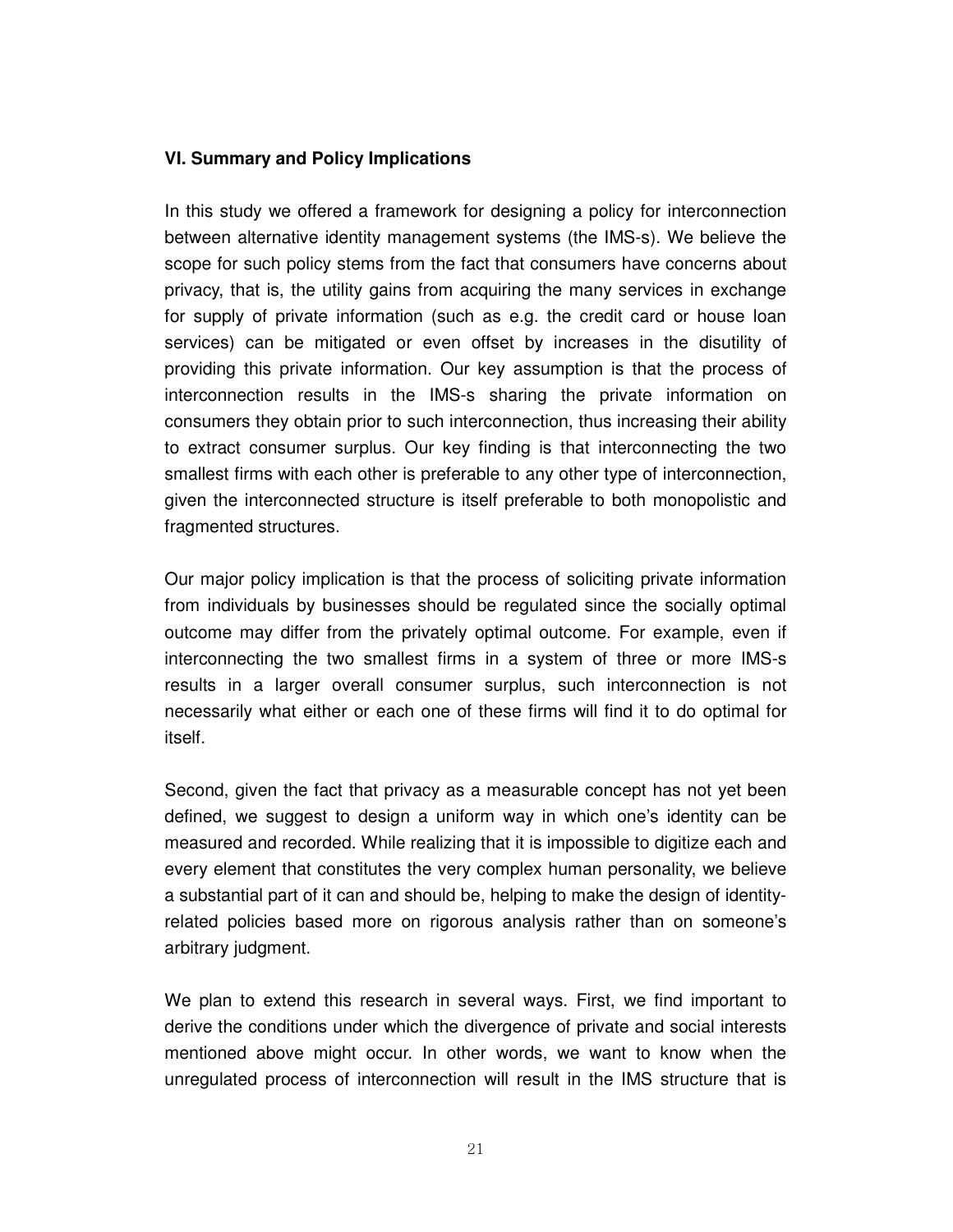socially suboptimal. Second, in our framework we postulated the quadratic "downward-looking" utility function that depends on the amount of provided informational services. Naturally, more general forms of such function should be considered in order to render our findings more robust to the functional specification. Along the same lines, it appears to be worthwhile to consider the case of more than three IMS-s. Third, we assumed that there are no externalities to merging two pieces of information, that is, combining these two pieces does not reveal anything about any third element of one's partial identity. Finally, an essential assumption in our work is that no two IMS firms provide the same kind of informational services to consumers, or equivalently, the intersection of the partial identities used by any two IMS-s is an empty set. This is clearly not the real-world case since parts of identity like one's name or age are likely to be asked for in most questionnaires.

Keeping all the caveats outlined in the paragraph above in mind, we believe this study is a useful step on the way of formalizing the identity-related policy design which may help make policy decisions in the area of identity management more educated.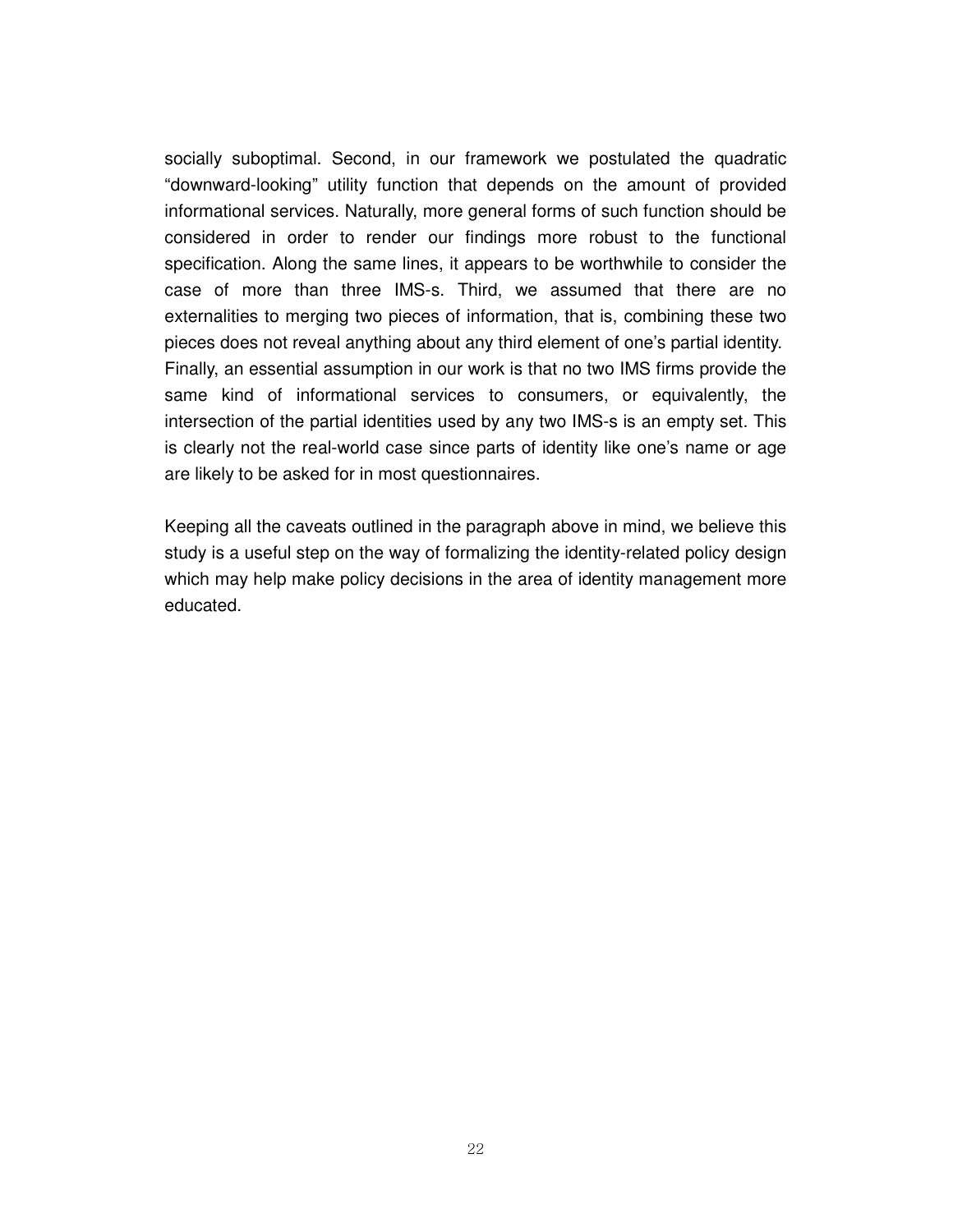#### **Appendix**

#### **Proof of Proposition 1.**

#### Part a: fragmented structure

Denote  $P(i, k)$  the value of total payoff function for the optimal interconnection structure, in this case  $(i, k)$  without loss of generality. Similarly,  $P(i, j, k)$  will be the total payoff function's value in case of the completely fragmented structure of IMS. The conditions under which the difference of the former with the latter is negative are also the conditions for the fragmented structure to be preferable compared to the interconnected one.

$$
\Delta P^F = P(ij,k) - P(i, j,k) = -as_i^3 - as_i s_j^2 - 2as_i^2 s_j + bs_i^2 + bs_i s_j - as_i^2 s_j - as_j^2 - 2as_i s_j^2 ++bs_i s_j + bs_j^2 + as_i^3 + as_j^3 - bs_i^2 - bs_i^2 - bs_k^2 = \left\{ s_i + s_j + s_k = 1 \right\} = s_i s_j \left( -3as_i - 3as_j + 2b \right)
$$

wherefrom  $\Delta P^F < 0 \Leftrightarrow \frac{b}{a} < \frac{3}{2} (s_i + s_j)$ 2  $F < 0 \Leftrightarrow \frac{\nu}{\gamma} < \frac{3}{2} (s_i + s_j)$  $P<sup>F</sup> < 0 \Leftrightarrow \frac{b}{s} < \frac{3}{s}(s_i + s)$ *a*  $\Delta P^F < 0 \Leftrightarrow \frac{b}{\lambda} < \frac{b}{\lambda} \left( s_i + s_j \right).$ 

## Part b: monopolistic structure

Similarly to the argument in part a) above, consider the difference

$$
\Delta P^M = P(ij,k) - P(ijk) = -a(s_i^3 + s_j^3 + s_k^3) - 3as_i s_j (s_i + s_j) + 2bs_i s_j + b(s_i^2 + s_j^2 + s_k^2) + a - b
$$

where  $P(i, k)$  is the most preferable interconnection structure. Exploiting the

fact that the sum of all original IMS systems's sizes is equal to 1 yields the following conditions on the utility function parameters (or on the extent of privacy concerns) that ensure the monopolistic structure is optimal:

$$
\Delta P^M < 0 \Leftrightarrow \frac{b}{a} > \frac{1 - 3s_i s_j \left(s_i + s_j\right) - \left(s_i^3 + s_j^3 + s_k^3\right)}{s_i + s_j - \left(s_i - s_j\right)^2} \quad \text{, which completes the proof.}
$$

**Proof of Proposition 2.**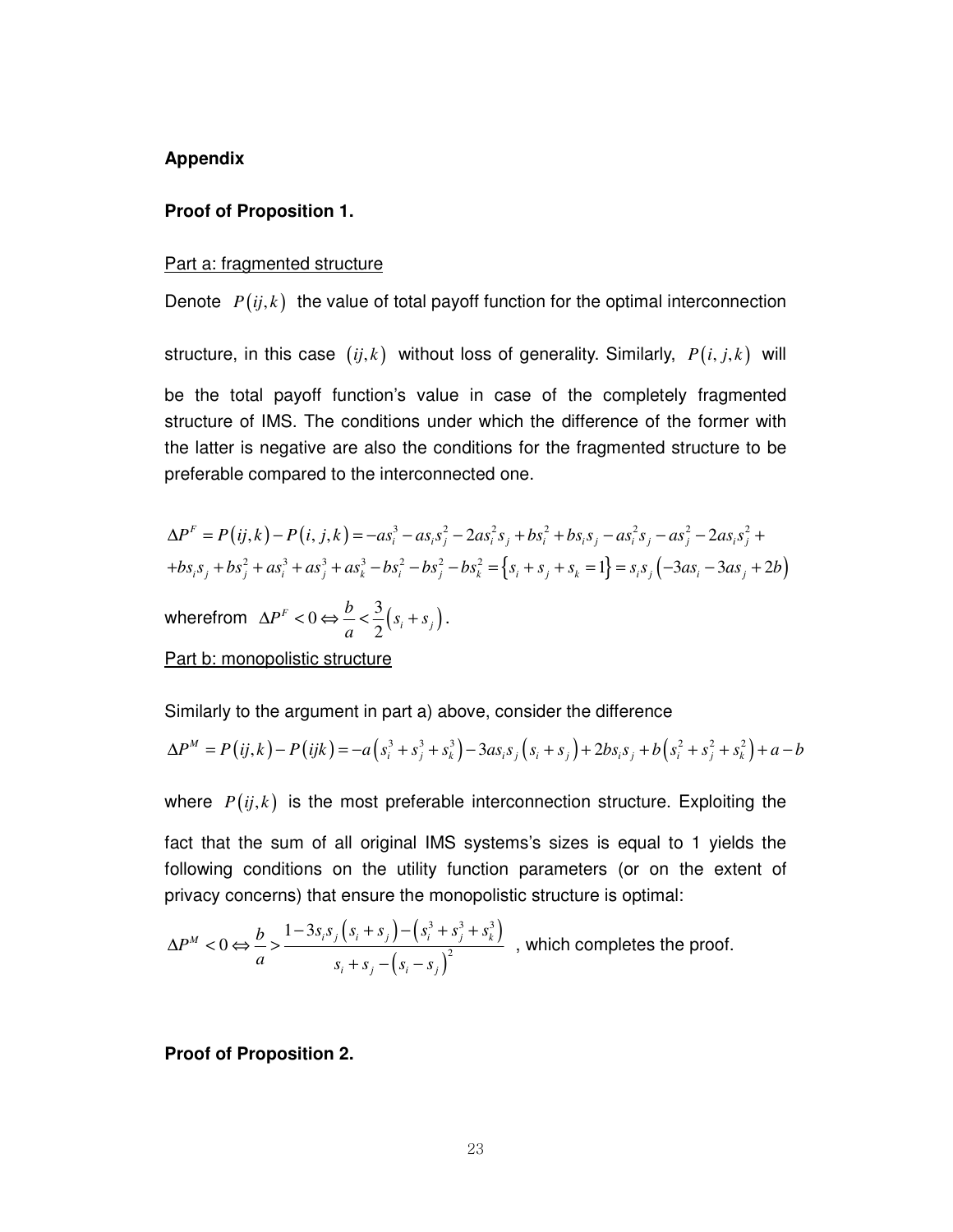## Part a)

Let IMS<sub>k</sub> consider interconnecting with either IMS<sub>i</sub> or IMS<sub>i</sub>. The sizes of these IMS-s are  $s_k$ ,  $s_i$  and  $s_j$ , respectively. Denote the total payoff function for the interconnection structure whereby  $\text{IMS}_k$  connects to  $\text{IMS}_i$  as  $P(ik, j)$ . It follows from (3) that

$$
P(ik, j) = (s_i + s_k) \left[ -a (s_i + s_k)^2 + b (s_i + s_k) \right] + s_j \left[ -as_j^2 + bs_j \right]
$$
 (A1)

Similarly,

$$
P(jk, i) = (s_j + s_k) \left[ -a \left( s_j + s_k \right)^2 + b \left( s_j + s_k \right) \right] + s_i \left[ -a s_i^2 + b s_i \right]
$$
 (A2)

Expanding the squares and products in (A1) and (A2) yields the following expression for the difference between values of total payoff function for the two alternative types of the interconnection structure:

$$
\Delta P = P(ik, j) - P(jk, i) = -as_i s_k^2 - 2as_i^2 s_k + 2bs_i s_k - as_i^2 s_k - 2as_i s_k^2 ++as_j s_k^2 + 2as_j^2 s_k - 2bs_j s_k + as_j^2 s_k + 2as_j s_k^2 == s_k \left[ -as_i s_k - 2as_i^2 + 2bs_i - as_i^2 - 2as_i s_k + as_j s_k + 2as_j^2 - 2bs_j + as_j^2 + 2as_j s_k \right] == s_k \left[ -3as_i s_k - 3as_i^2 + 2bs_i + 3as_j s_k + 3as_j^2 - 2bs_j \right] == s_k \left( s_i - s_j \right) \left[ 2b - 3as_k - 3a \left( s_i + s_j \right) \right]
$$
 (A3)

Since by definition  $s_k = 1 - s_i - s_i$ , we can rewrite the last expression as:

$$
\Delta P = s_k \left( s_i - s_j \right) \left( 2b - 3a \right) \tag{A4}
$$

In case of the binding privacy constraints (which is the case of interest corresponding to  $2b < 3a$ )  $\Delta P$  will be positive if and only if  $s_i < s_j$ . In other words, the IMS<sub>k</sub> will prefer to interconnect with IMS<sub>i</sub> rather than to IMS<sub>i</sub> if the former commands a smaller market share. Shortly, in case of the binding privacy constraints interconnecting to a smaller IMS maximizes the total payoff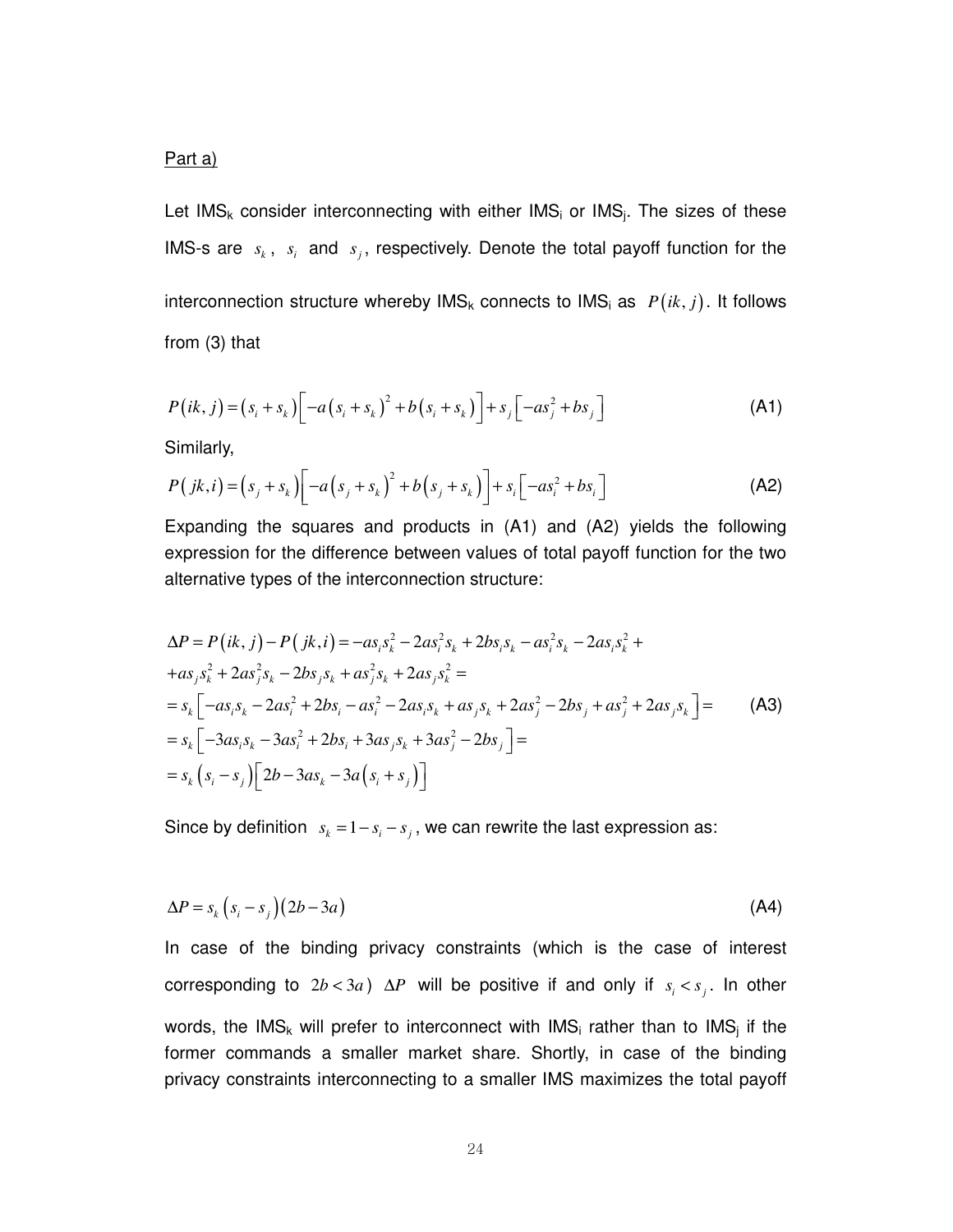function of the providers of IMS services.

## Part b)

Suppose without loss of generality that  $s_i < s_j < s_k$  and  $(ik, j)$  is an optimal structure. That implies  $(ik, j)$  >  $(ij, k)$  in the sense of  $\Delta P > 0$  in (A3). The latter implies, by the proof of part a) above, that  $s_k < s_j$ , which is a contradiction to our initial conditions. Similarly,  $(jk, i) > (ji, k) \Rightarrow s_k < s_i \Leftrightarrow s_i < s_j < s_k$ .

# End of Proof.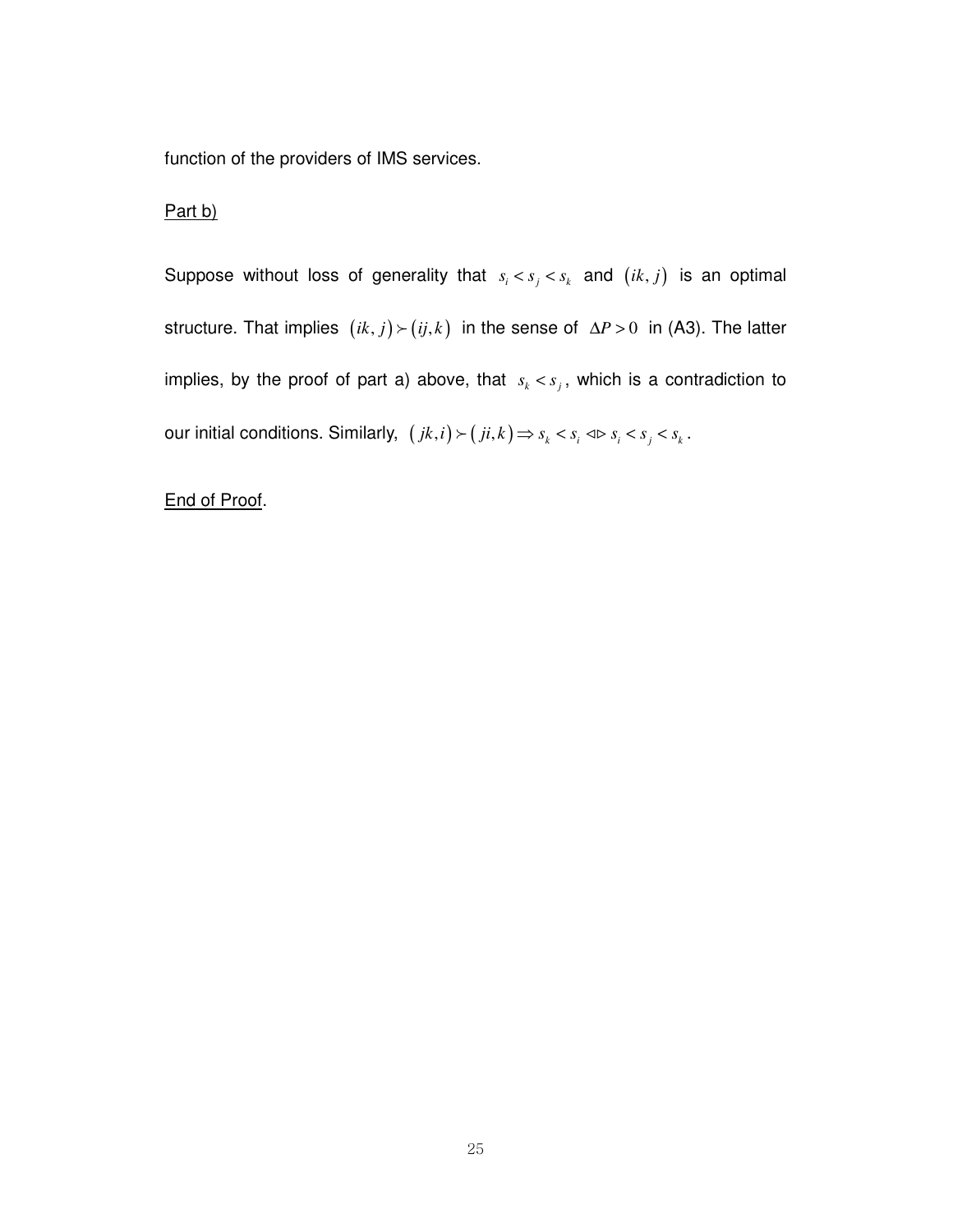## **References**

Bennett C (1992) Regulating Privacy: Data Protection and Public Policy in Europe and the United States (Ithaca: Cornell University Press).

Clauss, S., and Kohntopp, M., "Identity management and its support of multilateral security", Computer Networks, 2001.

Davis, J.C., "Protecting privacy in the cyber era", 2000.

Economides, N., "The economics of networks", International Journal of Industrial Organization, 1996.

Gavison R (1980) 'Privacy and the Limits of the Law', Yale Law Journal 421.

Hansen, M., and Berlich, P., "Identity Management Systems: Gateway and Guardian for Virtual Residences", Emtel Conference, 2003.

Heal, G., and Kunreuther, H., "Interdependent security: the case of identical agents", mimeo, 2002.

ICPP and SNG, "Identity management systems (IMS): identification and comparison study", Independent Centre for Privacy Protection (ICPP) and Studio Notarile Genghini (SNG), Contract No. 19960-2002-10 F1ED SEV DE, September 2003.

Kelsen, 1966. Quoted from Pizzorusso, Scialoja, Branca—page 3. Galgano, Struttura logica e contenuto normative del concetto di persona giuridica, Riv. Dir. Civ., I, 553-633. Kelsen, La dottrina pura del diritto, Einaudi, 1966, 200; Teoria generale del diritto e dello stato, Etas, 1978.

Lehnhardt, M., "Identitat im Netz: das Reden von der "Multiplen Personlichkeit"", in: Martin Rost (Ed.): Die Netzrevolution—Auf dem Weg in die Weltgesellschaft, Eichborn, Frankfurt am Main, 1995.